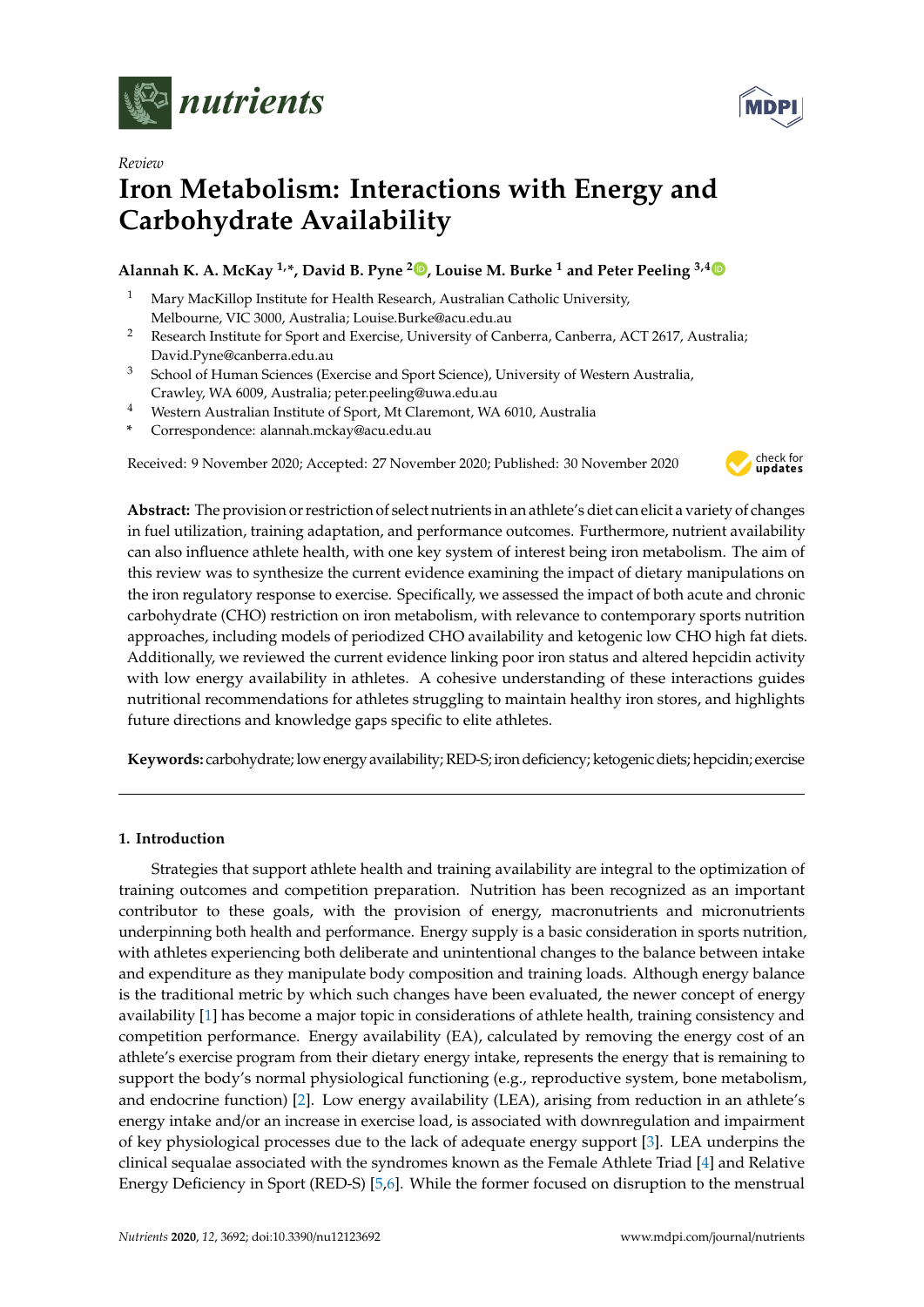cycle and bone health in female athletes, these models now acknowledge that LEA is also an important issue in male athletes [\[7\]](#page-11-6).

Carbohydrate (CHO) availability has emerged as another key theme of interest, with this term describing the balance between CHO requirements of the muscle and central nervous system (and potentially other organs and body systems) around an exercise session relative to the endogenous and/or endogenous CHO supply [\[8\]](#page-11-7). There is plentiful evidence that strategies which achieve high CHO availability (i.e., to balance supply to the demand) are associated with enhancement of exercise capacity and sports performance, particularly during prolonged endurance events requiring high intensity efforts [\[9,](#page-11-8)[10\]](#page-11-9). These outcomes have led to recommendations that when optimal performance is desired, endurance athletes adopt strategies of daily CHO intake and/or high CHO availability around key exercise sessions to meet the session fuel demands [\[8\]](#page-11-7). However, the application of advanced analytical techniques to investigate exercise–nutrient interactions has shown strategies that achieve low CHO availability (i.e., acute CHO restriction around an exercise session) can amplify cellular adaptations within skeletal muscle during and after exercise [\[11\]](#page-11-10). If manipulation of CHO availability could be integrated into the training cycle, matching availability to the demands and goals of each session, a strategic blend of augmented adaptation workouts and targeted quality sessions could lead to enhanced performance outcomes [\[8](#page-11-7)[,12\]](#page-11-11). Meanwhile, an alternative approach to metabolic preparation for endurance exercise is to chronically restrict dietary CHO, allowing the muscle to achieve a 2–3 fold increase in fat oxidation, coupled with a simultaneous decrease in CHO utilization, thus shifting its fuel reliance from finite CHO stores to the relatively unlimited body fat reserves [\[13](#page-11-12)[–15\]](#page-11-13). The overall favorability of these strategies should be considered in the context of an athlete's performance goals and their requirement for metabolic flexibility [\[8,](#page-11-7)[16](#page-11-14)[,17\]](#page-11-15). Furthermore, they should be carefully integrated into the athlete's periodized training program to meet specific training goals and performance outcomes [\[8\]](#page-11-7).

Although the main concerns around LEA have targeted reproductive and bone health, there is now greater awareness of the potential for wider disruption to body systems [\[5,](#page-11-4)[6\]](#page-11-5). In parallel, there is growing interest in the effects of manipulating CHO availability beyond impacting metabolic changes in the muscle or performance outcomes, to the downstream targets of inter-organ cross-talk. Iron metabolism is emerging as a system that can be influenced by both factors. Poor iron status is often associated with LEA [\[6\]](#page-11-5), with recent study of 1000 female athletes reporting an odds ratio of 1.64 for a history of anemia, low hemoglobin or low iron stores in those identified with LEA [\[18\]](#page-11-16). In addition, there are mechanisms by which exercising under low CHO availability can impair iron regulation [\[19,](#page-12-0)[20\]](#page-12-1). Therefore, the purpose of this review is to synthesize the current information on the impact of manipulating energy and CHO availability on iron metabolism, with consideration to current dietary practices adopted by elite endurance athletes. This paper was prepared as a narrative review in recognition of the complexity and the early stage of development of these themes. Our intention is to draw on observations from our own extensive research on each of the separate topics, as well as the work of others, to focus attention on issues that should be further addressed by a systematic series of observational and intervention studies.

# **2. Why Are Adequate Iron Stores Necessary for Athletes?**

Iron is fundamentally important to the optimal function of endurance athletes, given the mineral's role in athlete-relevant processes such as oxygen transport, cellular energy production, cognitive processing, and immune function [\[21,](#page-12-2)[22\]](#page-12-3). Compromised iron stores can impair critical physiological processes, with significant negative effects on athlete health and performance. For example, high levels of aerobic fitness, a common prerequisite for elite endurance performance, can be limited by the oxygen-delivery capacity to the muscle [\[23\]](#page-12-4). In iron-compromised individuals with anemia, the impairment of hemoglobin production results in decrements to aerobic performance [\[24\]](#page-12-5). However, in such cases, once iron stores are restored via oral or intravenous supplementation, increases in VO2max [\[25\]](#page-12-6), exercise time-trial performance [\[26\]](#page-12-7) and exercise efficiency [\[27,](#page-12-8)[28\]](#page-12-9) have been reported.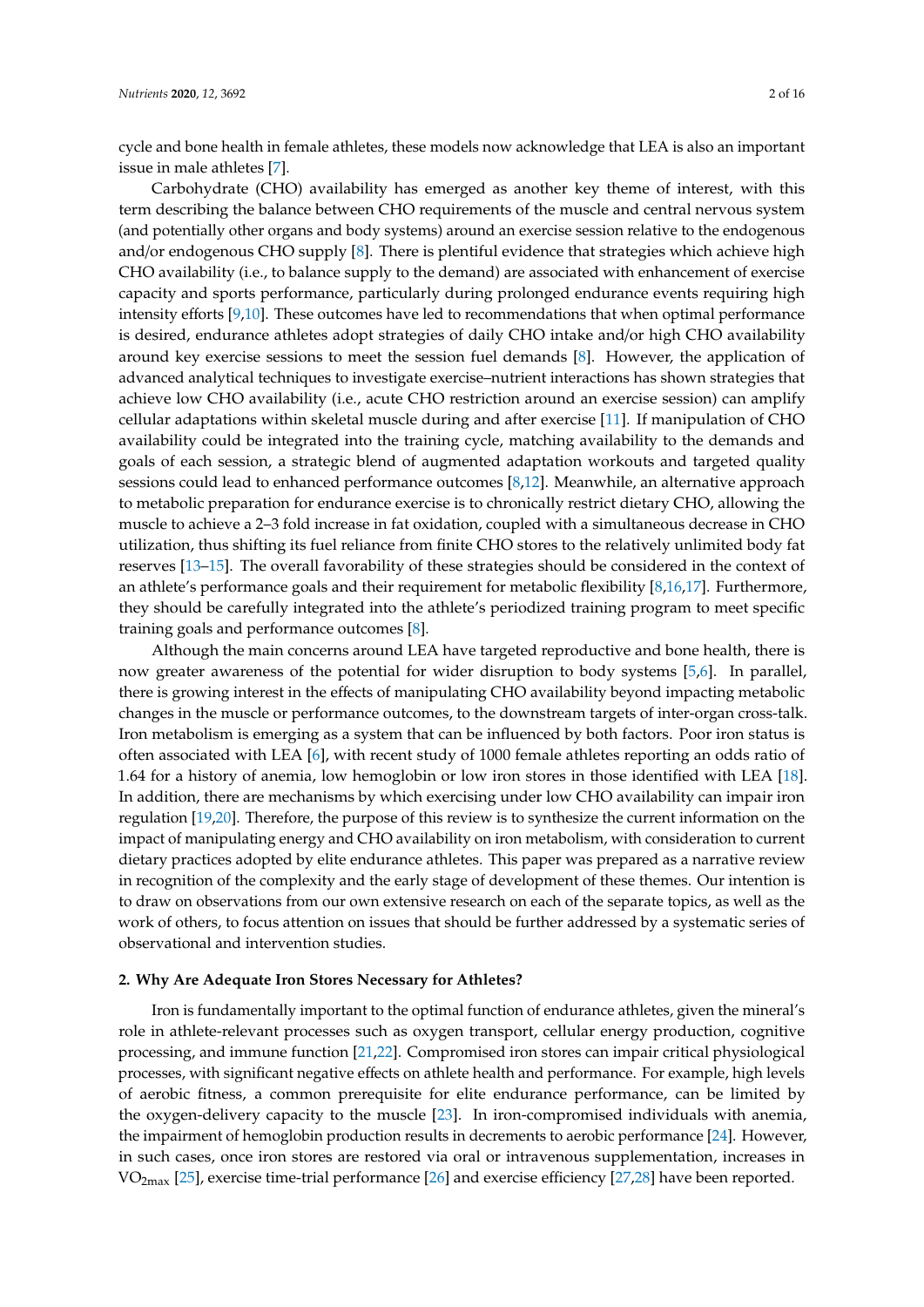Despite research and clinical knowledge, iron deficiency in athlete populations remains a common issue. To understand the prevalence, various thresholds used to classify the severity of iron deficiency must be established. Accordingly, three stages of iron deficiency have been proposed: (1) Iron depletion, where iron stores are depleted without hematological consequences; (2) Iron deficiency non-anemia, where erythropoiesis diminishes as the iron supply to the erythroid marrow is reduced; and (3) Iron deficiency anemia, where hemoglobin production falls, resulting in anemia [\[29\]](#page-12-10). At a minimum, quantification of serum ferritin, hemoglobin and transferrin concentrations are required to diagnose an iron deficiency, with additional variables such as serum soluble transferrin receptor, hemoglobin mass, or C-reactive protein presenting as potential beneficial adjunct markers of detection [\[20\]](#page-12-1). While there is general agreement that iron deficiency can negatively impact performance, there is less conformity surrounding the classification criteria of these categories. Iron deficiency non-anemia has been commonly defined in athletic populations as a serum ferritin of <20  $\mu$ g·L<sup>-1</sup> and transferrin <16% [\[20,](#page-12-1)[29\]](#page-12-10); however, variations in the literature range from serum ferritin values of <12 µg·L −1 through to <40  $\mu$ g·L<sup>-1</sup> [\[29](#page-12-10)-31]. Iron deficiency anemia is thought to be apparent once hemoglobin concentrations become compromised, with diagnostic thresholds below 11.5–12 g·dL−<sup>1</sup> commonly used. The incidence of iron deficiency non-anemia is reported as 24–47% of female and 0–17% of male athletes [\[32\]](#page-12-12); however, rates as high as 86% of female youth athletes from a mixed-sport cohort have been reported [\[33\]](#page-12-13). The higher incidence of iron deficiency observed in females has been attributed to the increased iron losses associated with menstruation [\[34\]](#page-12-14). However, the high prevalence of low iron stores commonly seen in athletes can also be partially explained by incorporation of iron into new tissues and cells induced by adaptation to training, as well as exercise-associated iron losses via exercise-induced mechanisms such as hemolysis, hematuria, sweating, gastrointestinal bleeding, and acute transient increases in the iron regulatory hormone, hepcidin [\[35\]](#page-12-15).

#### **3. Hepcidin and Iron Regulation**

Iron status is tightly controlled in the body by the homeostatic regulation of iron movement across the gut and between cells. Homeostasis is essential, not only to encourage iron uptake in times of need, but also prevent iron toxicity and overload. Iron regulation is governed by the master regulatory hormone, hepcidin, which is released from the liver to dictate the availability of iron for biological functions [\[36\]](#page-12-16). The primary action of hepcidin is to bind to, and internalize the body's cellular iron export channels, ferroportin, located on the cell surface of macrophages of the reticuloendothelial system, enterocytes in the duodenum and hepatocytes [\[37\]](#page-12-17). Hepcidin–ferroportin interactions decrease both the amount of iron that can be absorbed from the diet by duodenal enterocytes, and the amount of iron recycled by macrophages. Through this mechanism, hepcidin is able to regulate transferrin and intracellular iron stores in a homeostatic manner. For instance, in iron-deplete individuals, hepcidin concentrations are reduced as a means of encouraging iron absorption to drive the replenishment of iron stores. However, iron excess stimulates liver hepcidin production, in an attempt to prevent further increases in iron supply [\[38\]](#page-12-18).

While iron status appears to be a dominant factor in hepcidin regulation, inflammation is also known to impact hepcidin levels, and subsequently, iron balance [\[39\]](#page-12-19). The inflammatory cytokine interleukin-6 (IL-6) directly stimulates hepcidin production via an increase in signal transducer and activator of transcription 3 (STAT 3) production, resulting in increased transcription of hepcidin from hepatocytes [\[40\]](#page-12-20). This mechanism was highlighted through administration of 30 µg·L −1 recombinant IL-6, which elicited a 7.5-fold increase in hepcidin concentrations 2 h post-infusion [\[41\]](#page-12-21). This outcome was replicated in a study using a 2 ng·kg−<sup>1</sup> body mass (BM) injection of lipopolysaccharide (i.e., stimulating an inflammatory response), in which IL-6 was increased 3 h post-injection, followed by an increase in hepcidin levels 3 h later (i.e., 6 h post-injection, but 3 h post-IL-6 response) [\[42\]](#page-12-22). Since exercise is known to be a potent inflammatory stimulus, the relationship between exercise, inflammation, and hepcidin activity has attracted attention. Indeed, IL-6 is released from the skeletal muscle in response to exercise, playing a key role in mediating the acute phase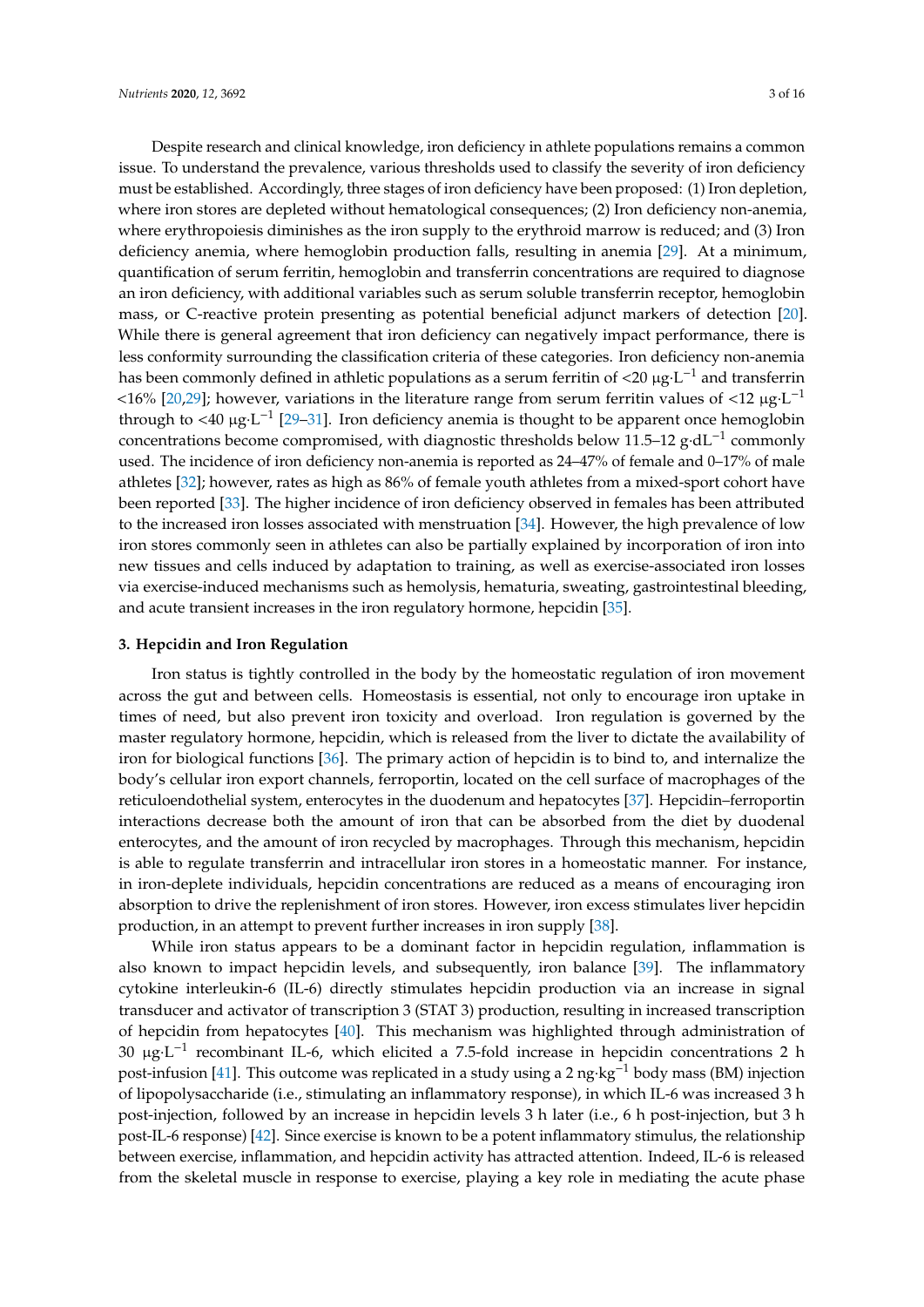response [\[43\]](#page-13-0). The duration of exercise appears to be the largest determinant of the post-exercise IL-6 response, with increases occurring in a time-dependent exponential manner, peaking immediately post-exercise [\[44\]](#page-13-1). Furthermore, exercise intensity and modality can also influence the IL-6 response, with higher intensity and weight-bearing modes (i.e., running vs. cycling) yielding greater increases in post-exercise cytokine levels [\[43](#page-13-0)[,45\]](#page-13-2). An early investigation of the link between exercise, IL-6 and hepcidin tracked the time course of changes in these two variables following 60 min of treadmill running (15 min at 75–80% HRpeak, followed by 45 min at 85–90% HRpeak) [\[46\]](#page-13-3). Here, a 6.9-fold increase in IL-6 was evident immediately post-exercise, followed by a subsequent peak in hepcidin levels 3–6 h later (5.2-fold increase). This was the first study to demonstrate that increases in hepcidin levels occur subsequent to an exercise-induced inflammatory stimulus. This sequence is important, as it is likely that iron absorption is impaired during the post-exercise period, when hepcidin levels are elevated. This outcome could have negative implications for athletes' iron balance, particularly when performing frequent high-volume training. Within the exercise literature in particular, hepcidin levels have been used as a surrogate marker of iron bioavailability, with interest in strategies that minimize the hepcidin response to exercise.

Multiple regression analysis of both physiological and biochemical markers has shown that the increase in IL-6 concentrations is a small, yet significant contributor to the magnitude of subsequent hepcidin increase at 3 h post-exercise [\[47\]](#page-13-4). Interestingly, nutritional manipulation of the magnitude of the IL-6 response to exercise may provide a mechanism to improve iron absorption during the post-exercise period. Factors that influence the release of IL-6 during exercise include the task duration, mode, intensity, training status, and of importance in the context of sports nutrition, muscle glycogen stores [\[19,](#page-12-0)[48\]](#page-13-5). Although an increased production of IL-6 has been demonstrated in response to running or cycling for ≥2 h at moderate to high intensities, this response can be attenuated when CHO is consumed throughout the exercise task to maintain blood glucose concentrations and decrease the reliance on/depletion of muscle glycogen stores [\[19\]](#page-12-0). However, studies utilizing exercise bouts <2 h in duration have shown CHO supplementation has minimal impact on IL-6 concentrations, unless exercise is commenced with low muscle glycogen stores, in which case the response is augmented [\[19\]](#page-12-0). In this low muscle glycogen scenario, CHO ingestion during exercise bouts of 30–90 min in duration can promote the attenuation of the IL-6 response to exercise [\[49](#page-13-6)[,50\]](#page-13-7). Given the relationship between IL-6 and hepcidin activity, an increased IL-6 response resulting from training with low CHO availability and/or low muscle glycogen stores, may increase hepcidin levels 3 h post-exercise, which could then negatively impact iron regulation in athlete cohorts. Therefore, strategies that promote CHO availability may help to limit the post-exercise compromise in iron absorption by attenuating exercise-induced inflammation and subsequently minimizing post-exercise hepcidin levels. However, the quantity and timing of CHO intake are important factors in regulating this response.

#### **4. Carbohydrate Availability and Iron Regulation**

#### *4.1. Post-Exercise Carbohydrate Intake*

Post-exercise CHO consumption is an important nutritional strategy to optimize recovery, particularly for endurance athletes. When an athlete's goal is to maximize post-exercise muscle glycogen restoration to support subsequent training/competition sessions, CHO ingestion should occur as soon as practical after exercise, to take advantage of the higher rates of muscle glycogen synthesis in the early phases of recovery, and maximize the duration of the period when exogenous substrate is available for muscle storage [\[51\]](#page-13-8). CHO intake targets for rapid refueling during the 1–4 h following exercise have been set at 1.0–1.2 g·kg·h<sup>-1</sup>, consumed as small regular meals [\[52\]](#page-13-9). Several studies have investigated whether such practices also influence iron metabolism. Initial work by Badenhorst et al. [\[53\]](#page-13-10) examined the effect of consuming 12 mL·kg−<sup>1</sup> body mass (BM) of a 10% CHO beverage at different stages of recovery following a 60 min interval running task on post-exercise inflammation and hepcidin levels. There were no differences in either IL-6 or hepcidin activity for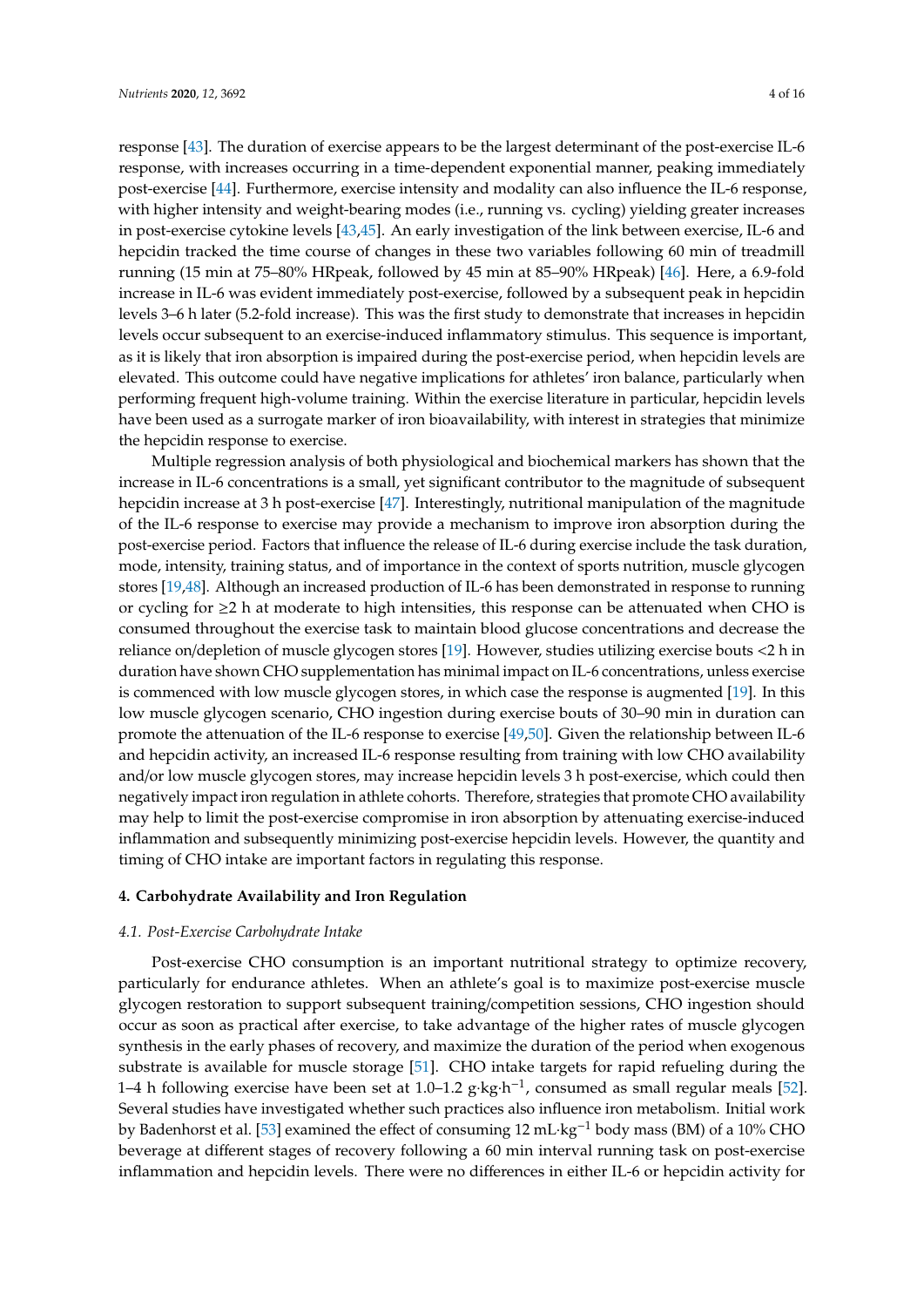up to 5 h post-exercise between immediate (15 and 120 min post-exercise) and delayed (120 and 240 min post-exercise) ingestion of CHO [\[53\]](#page-13-10). Since peak IL-6 concentrations occur immediately after exercise and return rapidly to baseline within  $1-2$  h [\[54\]](#page-13-11), it is likely that this finding reflects the inability of CHO ingestion to affect hepcidin levels when IL-6 concentrations are already elevated. Indeed, similar findings were reported by Dahlquist et al. [\[55\]](#page-13-12), who investigated the IL-6 and hepcidin response to different post-exercise nutrition support approaches following interval-based cycling sessions  $(8 \times 3 \text{ min intervals at } 85\% \text{ of power output at VO}_{2\text{max}})$ . This study found similar post-exercise IL-6 and hepcidin responses to a recovery beverage containing 75 g CHO and 25 g of protein, the same beverage with the addition of a vitamin D (5000 UI) and vitamin K2 (1000 mcg) complex, or a taste-matched placebo. Therefore, it appears that the post-exercise consumption of CHO occurs too late to influence post-exercise IL-6 or hepcidin levels, raising the prospect that CHO intake may need to occur prior to, or during the exercise session, to be of benefit to this response. Of course, post-exercise CHO consumption should still be emphasized for its other contributions to recovery, such as the restoration of muscle glycogen stores, particularly following strenuous exercise [\[52\]](#page-13-9).

#### *4.2. Carbohydrate Feeding during Exercise*

Given the lack of a substantial post-exercise effect from CHO consumption on inflammatory responses and iron regulation, attention turns to the impact of consumption during exercise. Robson-Ansley et al. [\[56\]](#page-13-13) studied the ingestion of either a 8% CHO solution or a placebo beverage prior to and during a 2 h submaximal run (60% vVO<sub>2max</sub>), at a rate of 2 mL·kg<sup>-1</sup> BM consumed every 20 min. Immediately following the 2 h run, a 5 km running time-trial was performed. Despite attenuation of the IL-6 response immediately post-exercise when the CHO beverage was consumed, no differences in hepcidin concentration were reported between conditions. Unfortunately, in this study, post-exercise hepcidin concentrations were measured immediately after, and at 24 h of recovery; timings that would likely not reflect the key periods during which hepcidin is elevated (i.e., 3–6 h post-exercise [\[46\]](#page-13-3)). In a follow-up study, participants ran for 90 min on a motorized treadmill at  $75\%$  VO<sub>2peak</sub>, while consuming either a 6% CHO or placebo beverage at a rate of 3 mL·kg<sup>-1</sup> BM every 20 min [\[57\]](#page-13-14). Despite using more appropriate sampling time points (e.g., measuring hepcidin concentrations 3 h post-exercise), no differences in either IL-6 or hepcidin levels were evident between the CHO or placebo beverage trials. One explanation for the absence of an effect is that the selected exercise protocol was too short for muscle glycogen stores to become sufficiently different in terms of eliciting increased IL-6 production. Accordingly, scenarios which involve exercise in the presence of muscle glycogen depletion could elicit a greater influence on iron regulation. On this basis, the manipulation of CHO in the hours prior to exercise is of interest.

#### *4.3. Implications of Acute Carbohydrate Restriction*

Badenhorst et al. [\[50\]](#page-13-7) assessed the impact of muscle glycogen stores on iron regulation by implementing an exercise task known to deplete muscle glycogen stores by ~50% [\[58\]](#page-13-15). Here, participants performed a 16 km run at 80% vVO<sub>2peak</sub>, followed by  $5 \times 1$  min efforts at 130% vVO<sub>2peak</sub> with 2 min recovery between efforts. This task was followed by 24 h of diets of either low (3 g kg<sup>-1</sup> BM) or high (10 g kg<sup>-1</sup> BM) CHO intake with similar energy support (4100 and 4500 kcal, respectively) [\[50\]](#page-13-7). Participants then performed an interval-based running task ( $8 \times 3$  min at  $85\%$  vVO<sub>2peak</sub>) 24 h later, with IL-6 and hepcidin concentrations measured pre/post-exercise and at 3 h post-exercise, respectively. The results showed that the high CHO trial was associated with an attenuated post-exercise IL-6 response (2-fold vs. 3-fold increase) with a trend towards lower hepcidin levels 3 h post-exercise compared to low CHO trial (4.1 vs.  $6.4$  nM;  $d = 0.72$ ). While differences in the hepcidin response did not reach statistical significance, this study demonstrated the potential for a moderately greater increase in hepcidin following exercise undertaken with theoretical (albeit not quantified) depletion of muscle glycogen stores. This study provides some evidence of an association between macronutrient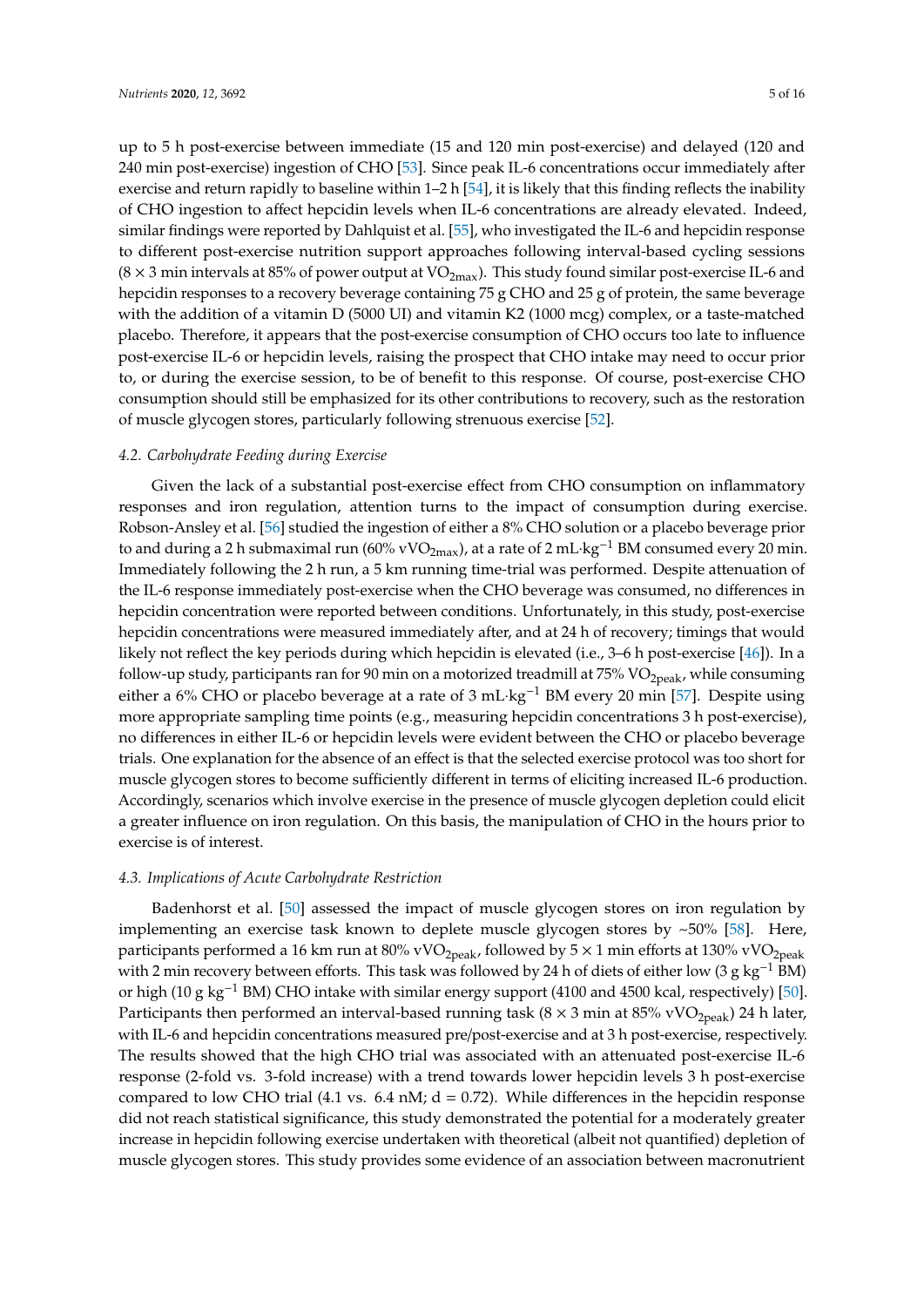intake, inflammation and iron regulation, especially when considered in the context of the athlete's pre-exercise nutritional state.

These outcomes become important in light of the contemporary interest in strategies to periodize CHO availability around specific training sessions. It is likely that periodic glycogen depletion occurs within the training programs of high performance endurance athletes, with the high frequency and load (intensity and volume) of their sessions preventing a full glycogen restoration between each workout. However, more recent practices that deliberately manipulate low CHO availability have evolved as a strategy to enhance endurance training adaptations. For example, in a survey of the self-reported practices of elite runners and race walkers, a majority (62%) of the distance athletes reported training in a fasted state, typically 1–3 times/week around easier sessions [\[59\]](#page-13-16), where low liver glycogen stores and low exogenous CHO availability would be expected [\[8\]](#page-11-7). Although some athletes identified "practical" reasons for this behavior (e.g., to allow them to get more sleep before training or to reduce the risk of gut discomfort during training), the majority identified a strategic rationale for the approach (e.g., to assist with body composition changes or enhance the training response). Furthermore, 44% of the total cohort reported an occasional restriction of CHO intake around or between some training sessions, theoretically creating a scenario of training with low muscle glycogen availability, which would upregulate the accompanying cell signaling and gene expression response [\[60\]](#page-13-17). Although many of the athletes who reported such practices identified that they were underpinned by a strategic rationale, a significant number of the group who identified the absence of CHO restriction strategies noted a lack of overall performance improvement, or an increase in illness/injury, among their experiences [\[59\]](#page-13-16). Indeed, given the potential exacerbation of inflammation and hepcidin activity following exercise with low muscle glycogen stores, the implications to iron balance become an interesting point for consideration.

Recent work from our group investigated this question of dietary manipulation in an applied setting, with elite triathletes performing four 48 h manipulations of diet and exercise [\[61\]](#page-13-18). Here, two trials involved a 'train-high, sleep-low, train-low' sequence [\[8\]](#page-11-7), which restricted CHO intake between the two training sessions to achieve low glycogen training on the session of interest. The remaining two trials involving exercise performed under consistently high CHO availability (8 g kg BM<sup>-1</sup> day<sup>-1</sup> CHO). The final session of the sequence involved a 45 min running protocol, or a 60 min cycling protocol, with the cycling trials of higher intensity (evidenced by increased heart rate and RER). During the running trials, no differences in hepcidin concentrations were evident between conditions of high or low CHO availability. However, during cycling trials, when exercise intensity was increased, a ~72% greater hepcidin response was evident during the 'train-high, sleep-low, train-low' dietary condition. Taken together, it appears that muscle glycogen availability and exercise intensity are both critical factors in determining the magnitude of the post-exercise hepcidin response, and that alterations in iron regulation may only occur once a critical level of metabolic stress is achieved. An important practical outcome of this study was the demonstration that strategies of acute CHO periodization can be implemented throughout the training cycle without altering iron regulation if applied to sessions of short duration and low intensity. This outcome supports previous suggestions to maximize the efficacy of targeted approaches [\[8\]](#page-11-7), where low CHO availability should be periodized around lighter training sessions to enhance the molecular adaptations to training, while high CHO availability can be used to support training when quality and/or high intensity are required.

#### *4.4. Implications of Long Term Carbohydrate Manipulation*

Although it may be possible to integrate acute restriction of CHO into the training program with minimal influence on post-exercise iron regulation, longer-term manipulation of CHO can yield unavoidable or larger alterations to iron metabolism, which, over time, could eventually deplete iron stores with negative effects to an athlete's health, wellbeing and performance. To explore this chronic effect, Badenhorst et al. [\[62\]](#page-13-19) had trained endurance runners complete two structured 7 day training blocks while consuming diets of either low (3 g·kg<sup>-1</sup> BM) or high (8 g·kg<sup>-1</sup> BM) CHO content.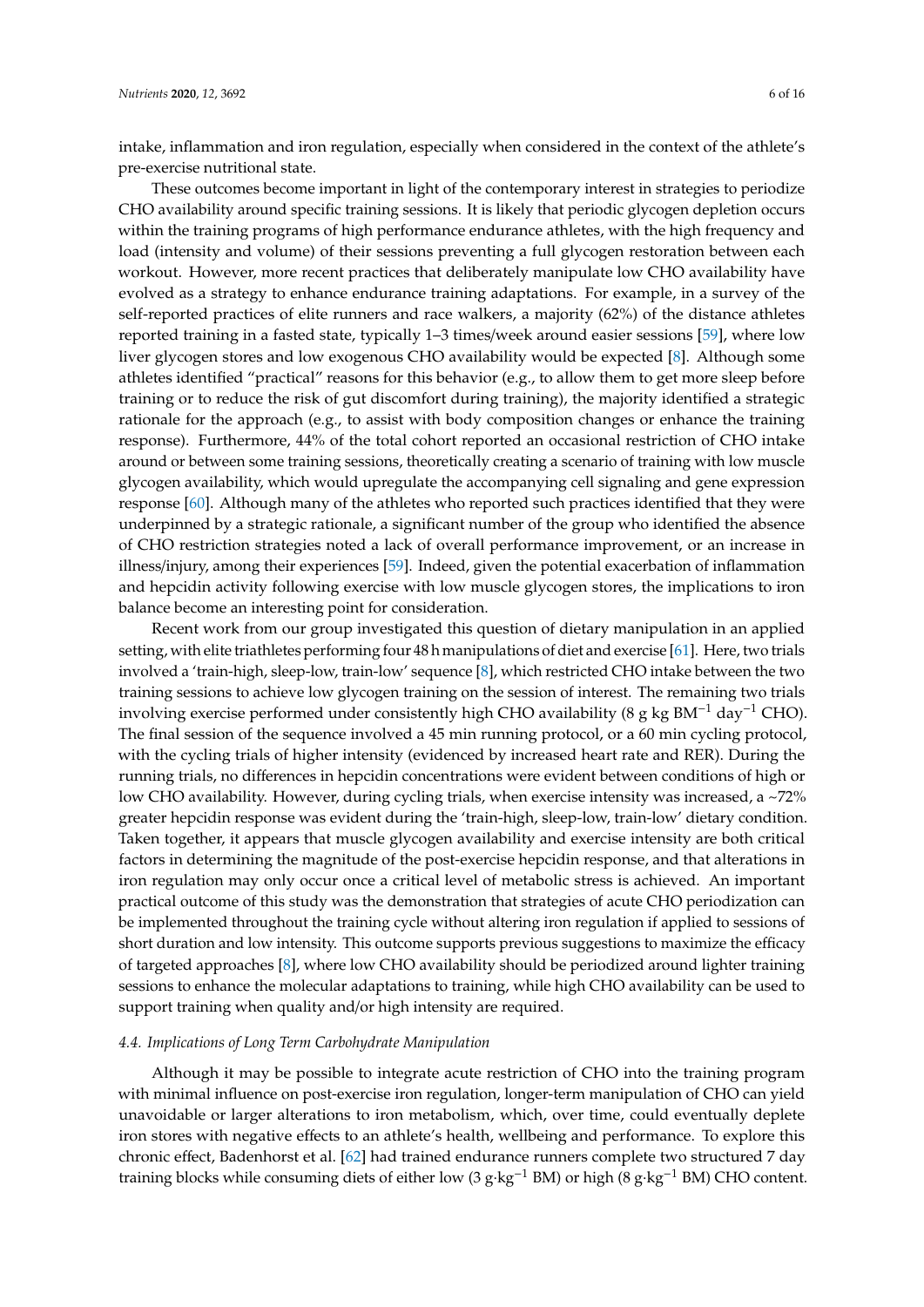On days 1 and 7 of each training week, athletes performed a 45 min treadmill run at 65% VO<sub>2max</sub> to measure the IL-6 and hepcidin response to exercise. Contrary to expectations, there were no clear differences in post-exercise IL-6 or hepcidin concentrations between Days 1 and 7, or between dietary conditions. However, interrogation of the study protocol notes that it scheduled five days of key training sessions, followed by a rest day on Day 6, then the post-intervention test on Day 7. As such, it is possible that the day of rest, combined with a higher (22%) protein intake in the isocaloric low CHO condition, could have allowed both diets to achieve sufficient restoration of muscle glycogen on Day 7. Consequently, any differences in inflammatory and iron regulatory markers to the observed exercise session were likely negated.

The ketogenic low CHO high fat (LCHF) diet represents another model of chronic CHO restriction of current interest. Ketogenic diets are characterized by CHO intakes of <50 g·day−<sup>1</sup> and low to moderate protein intake (~15% energy intake), with the remaining daily energy consumed in the form of dietary fat [\[63\]](#page-13-20). Adherence to a LCHF diet increases blood ketone concentrations, while re-tooling the muscle to substantially increase fat oxidation, including an increase in the exercise intensity at which maximal rates of fat oxidation occur [\[17,](#page-11-15)[63\]](#page-13-20). Studies of medium term (e.g., 4 weeks) adherence to such diets show reduced resting muscle glycogen content and reduced utilization of glycogen during exercise [\[64\]](#page-14-0). It is of interest to note that even with extreme restriction of dietary CHO intake, gluconeogenesis and the storage of muscle glycogen is enabled from precursors such as lactate, glycerol and some amino acids  $[17,64]$  $[17,64]$ . Of note, the time course of adaptation to a LCHF diet remains a contentious issue, largely due to the absence of a clear definition of the processes and outcomes of keto-adaptions. Although it has been argued that 2–3 months, or even longer, may be needed for complete keto-adaptation to occur [\[17\]](#page-11-15), substantial alterations in substrate utilization and ketone concentrations have been demonstrated in as little as 5 days adherence to a ketogenic LCHF diet [\[15](#page-11-13)[,65\]](#page-14-1). Controversially, and of importance to the current review, it has been proposed that long-term adherence to a ketogenic diet enhances glycogenesis, restoring or "normalizing" muscle glycogen content to levels similar to that of athletes adhering to high CHO diets [\[66\]](#page-14-2). However, this theory is only supported by evidence from a single cross-sectional study, where endurance athletes who reported (and had confirmed) long-term adherence to a ketogenic LCHF diet (>6 months; <50 g·day−<sup>1</sup> CHO), were compared to a similar cohort who consumed diets with higher CHO availability [\[66\]](#page-14-2). Meanwhile, studies with similar methodology [\[67\]](#page-14-3) and other lines of interrogation contradict this theory, justifying that further scrutiny is warranted [\[17\]](#page-11-15). Nevertheless, with the majority of studies supporting the notion that ketogenic LCHF diets are associated with chronically reduced muscle glycogen content, it is possible that such nutritional approaches can result in a cumulative increase in hepcidin levels (both at baseline and post-exercise), with negative implications to iron status. Of course, there may also exist other iron-related issues from such diets, on the basis of the food choice changes, which would impact the quantity and sources of dietary iron intake.

To explore such issues, our group recently examined the effect of 3 weeks adherence to a LCHF diet (<50 g·day−<sup>1</sup> CHO, ~80% fat) during a period of intensified training on iron metabolism in elite race walkers [\[68\]](#page-14-4). The dietary iron content of the LCHF diet was ~25% lower than that of the CHO-rich diet (13.7 vs. 17.8 mg·day<sup>-1</sup>;  $p = 0.005$ ) due to the exclusion of fortified grains and cereals, which provide a substantial source of non-heme iron in the Western diet. Despite a lower dietary iron intake, the LCHF group exhibited a smaller decrement in serum ferritin levels (23% decrease) than athletes adhering to CHO-rich diets (37% decrease; *p* = 0.021) [\[68\]](#page-14-4). While this outcome seems contradictory, we propose that the greater decrease in serum ferritin may reflect a larger, more adaptive hematological response to training in the group exposed to consistently or strategically high CHO availability. Here, iron may have been used for adaptive processes such as increases in the production of hemoglobin or iron-associated enzyme activity, outcomes that benefits aerobic performance. Indeed, these athletes experienced a mean 4.8–6.0% improvement in 10 km race walk performance, as compared to the 1.6–2.3% decrement evident in athletes adhering to a LCHF diet [\[13](#page-11-12)[,14\]](#page-11-17). However, there are multiple factors that can influence performance, and unfortunately, hematological adaptation (i.e., hemoglobin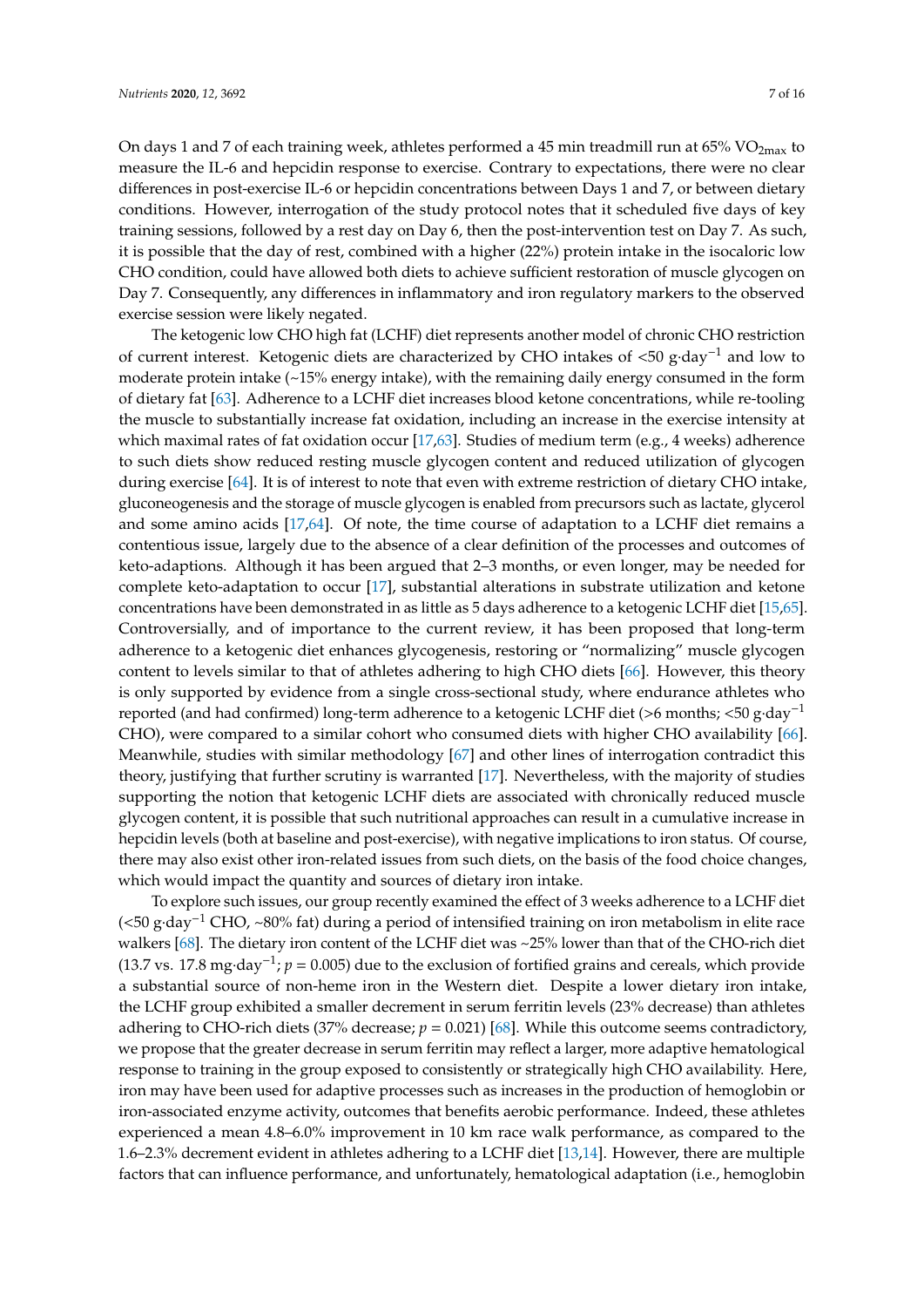mass) was not quantified to confirm this hypothesis. Another investigation of moderately trained individuals (defined as endurance training >7 h per week), assessed the impact of a 12-week LCHF dietary intervention on hematological parameters [\[69\]](#page-14-5). In a free-living situation where participants self-selected all their foods, athletes adhering to the LCHF diet consumed significantly less dietary iron than athletes adhering to a high CHO diet (12.0 vs. 18.2 mg·day−<sup>1</sup> ). However, in this instance no changes in serum ferritin were evident after 12 weeks in either the high CHO or LCHF dietary groups. Differences between our work and that of McSwinney and colleagues [\[69\]](#page-14-5) may be attributed to the caliber of athlete and level of the training stimulus. It is likely that the elite athlete cohort from our work completed a more demanding training schedule than the moderately-trained participants engaged by McSwinney et al. [\[69\]](#page-14-5), which in combination with the highly hemolytic nature of race walking, may have elicited larger exercise-associated iron losses [\[35\]](#page-12-15), and therefore, reductions in iron stores.

We also studied the impact of a LCHF diet on the iron regulatory response to exercise [\[68\]](#page-14-4). Here, a greater IL-6 and hepcidin response occurred following a 25 km exercise protocol in athletes who had adapted to a LCHF diet, compared to athletes that remained on a high CHO diet. This result presents the possibility that iron absorption may have been impaired in keto-adapted athletes in the hours following exercise. Importantly, however, the differences in serum ferritin levels need to be considered, as they have a strong homeostatic influence on the magnitude of the post-exercise hepcidin increase [\[47,](#page-13-4)[70\]](#page-14-6). Accordingly, the higher serum ferritin levels evident in the LCHF group post-intervention, may have contributed to the greater hepcidin outcomes reported at 3 h post-exercise. This question prompted examination of the iron regulatory response in a subset of athletes, matched for serum ferritin levels, to remove any influence of baseline iron status [\[71\]](#page-14-7). This follow-up study revealed no differences in post-exercise hepcidin concentrations between keto-adapted athletes (<50 g·day−<sup>1</sup> CHO) and those adhering to CHO-rich diets (~8·g·kg−<sup>1</sup> BM·day−<sup>1</sup> CHO). Therefore, it collectively appears that iron status may have been a confounding factor in our initial study [\[68\]](#page-14-4), and that an athlete's initial iron status may exert a more dominant influence over hepcidin expression than dietary manipulation. In conclusion, while acute studies manipulating muscle glycogen content can alter hepcidin activity, evidence of altered iron regulation resulting from chronic CHO restriction is yet to be clearly demonstrated. It is possible that prolonged adherence to a low CHO diet may result in an adaptive state, whereby these acute alterations subside as the dietary adherence is maintained over time. However, this assertion is speculative, and future research is required to confirm this prospect.

Finally, given the potential for negative implications to iron metabolism when training with low CHO availability, it was speculated that sustained high CHO availability may exert a positive influence on iron metabolism. A recent investigation had elite race walkers adhere to a novel dietary strategy aimed at optimizing endogenous and exogenous CHO availability for 2 weeks [\[72\]](#page-14-8). This dietary approach strategically incorporated a number strategies to promote high CHO availability, which included high CHO intake (10–12 g·kg<sup>-1</sup> BM), gut training strategies [\[73\]](#page-14-9), low residue foods, and sucralose ingestion. The combination of such strategies was intended to increase CHO availability and oxidation during prolonged high intensity exercise, in an attempt to improve exercise economy and gut tolerance [\[74\]](#page-14-10), whilst positively influencing athletic performance. However, these outcomes may also improve the ability to better sustain blood glucose concentrations and muscle glycogen stores, which could attenuate the IL-6 response to exercise and minimize post-exercise hepcidin levels. Regardless, no differences in serum ferritin, inflammation or hepcidin concentrations were evident in athletes adhering to the novel, very high CHO dietary approach, compared to athletes consuming a more moderate CHO intake  $(6–8 \text{ g} \cdot \text{kg}^{-1} \text{ BM})$ . Therefore, it appears that there is no additional benefit to iron regulation from increasing CHO intake to very high levels, leaving us to conclude that a moderate CHO intake appears sufficient to mediate the various factors we know have an impact on iron regulation.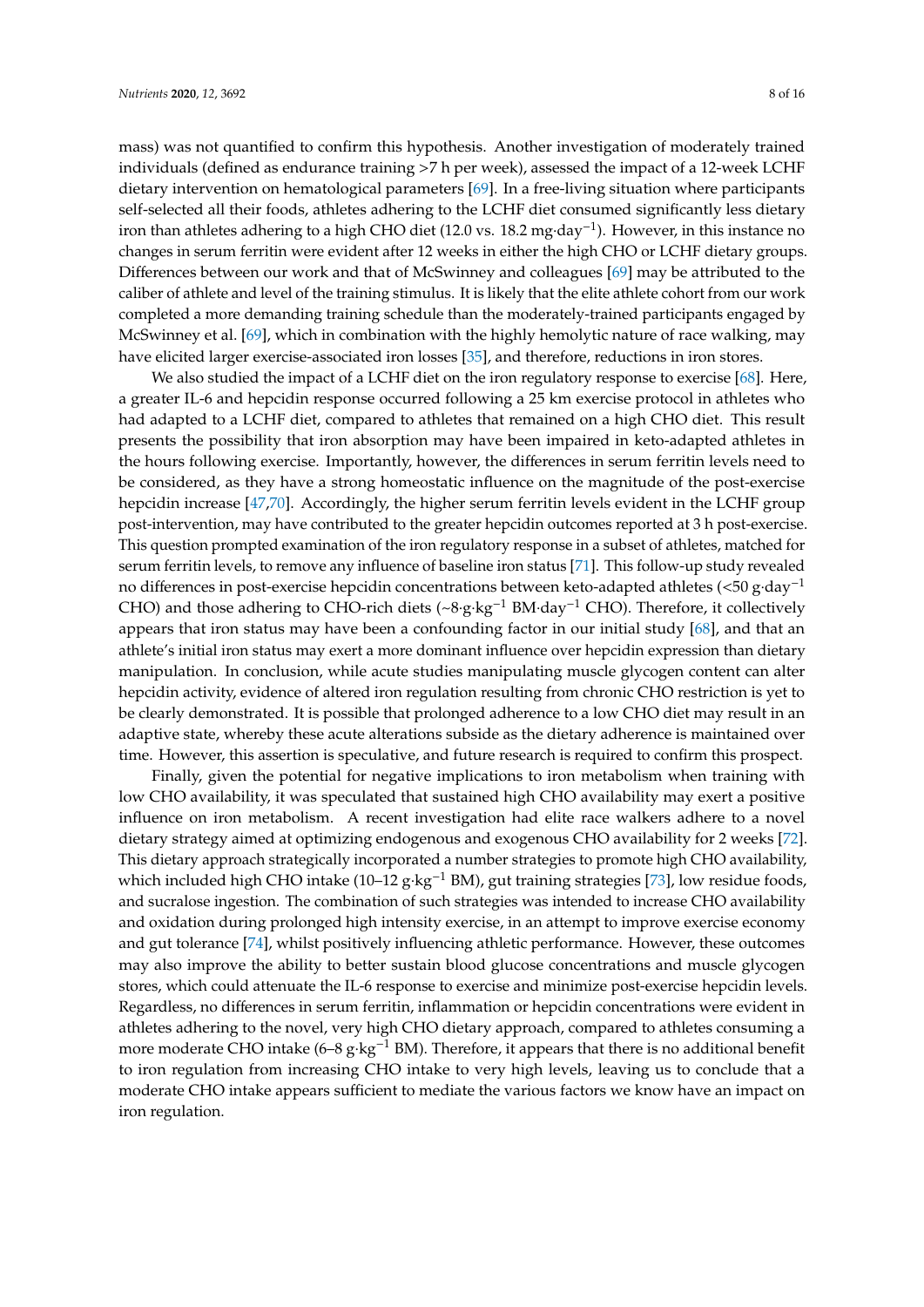#### **5. Energy Availability and Iron Regulation**

While CHO has received significant attention as a potential moderator of iron metabolism, a more recent focal point has been the impact of inadequate energy availability. LEA in athletes, which can arise from restrictions in energy intake, excessive energy expenditure, or a combination of both, is thought to impair key physiological processes that underpin health and performance [\[6\]](#page-11-5). Interestingly, it has been suggested that low iron stores may contribute to LEA or its clinical manifestations, yet it is also acknowledged that LEA may itself contribute to low iron status in athletes [\[75\]](#page-14-11). With no innate mechanism available for the body to synthesize iron, humans are solely reliant on dietary iron sources to replace incidental daily [\[76\]](#page-14-12) and exercise-induced [\[35\]](#page-12-15) iron losses, including the replacement of iron used for adaptive purposes. Absolute restriction of energy intake, which is commonly involved in scenarios of LEA in weight restricted or weight sensitive sports [\[77\]](#page-14-13), may contribute to reduced intake of micronutrients, exacerbated by disordered eating or other restrictions of dietary range. Furthermore, scenarios of LEA can also be accompanied by very high energy expenditures resulting from excessive training loads, which potentially increase exercise-induced iron losses via mechanisms such as hemolysis, sweating, gastrointestinal bleeding, inflammation and hepcidin elevations [\[35\]](#page-12-15). This mismatch between iron losses and iron intake may partially explain the high rate of iron deficiency commonly observed in athletes with LEA [\[18\]](#page-11-16).

The action of the iron regulatory hormone hepcidin may also be influenced by LEA. Increases in resting hepcidin concentrations have been reported in physically active military personnel completing a 4 day military training exercise, that elicited a 55% energy deficit and 2.7 kg decrease in body mass (EI = ~2200 kcal·day<sup>-1</sup>; EE = ~6100 kcal·day<sup>-1</sup>) [\[78\]](#page-14-14). Here, the increase in resting hepcidin levels seen was positively associated with energy expenditure  $(r = 0.40)$ , and negatively correlated with energy balance  $(r = -0.43)$ . However, the macronutrient content of the diet had no influence on either IL-6 or hepcidin levels. Collectively these data indicate a link between hepcidin expression and energy provision, occurring independently of an inflammatory stimulus, highlighting the importance of maintaining energy availability to avoid unnecessary elevations in hepcidin concentrations. Similar findings were reported in a crossover study of highly trained endurance athletes, where resting hepcidin concentrations were increased by a 3 day exposure to LEA (18 kcal·kg·FFM<sup>-1</sup>) compared to a diet of sustained adequate energy availability diet (52 kcal·kg·FFM−<sup>1</sup> ) [\[79\]](#page-14-15). In this same study, 75 min of treadmill running at  $70\%$  VO<sub>2max</sub> yielded a significantly larger post-exercise IL-6 response in the LEA trial, compared to the adequate EA condition. Here, a steady decline (−28%) in muscle glycogen content was evident over the 3-day LEA period, which is likely responsible for the augmented inflammatory response reported. However, despite differences in IL-6 between dietary conditions, no significant differences in hepcidin levels at 3 h post-exercise were reported. Taken together, the differences in resting hepcidin concentrations between dietary conditions (without changes to inflammation), in addition to a similar post-exercise hepcidin increase (occurring despite differences in IL-6 levels), provides further evidence that LEA may be influencing hepcidin activity via a non-inflammatory mechanism that is independent of the STAT-3 pathway primarily responsible for CHO induced alterations in hepcidin levels [\[40\]](#page-12-20).

The precise mechanism underpinning the observed alterations to hepcidin concentrations associated with LEA are still in question. One prospect is the regulation of hepcidin via gluconeogenic signaling [\[80\]](#page-14-16). For instance, in response to metabolic disturbances induced by food deprivation, a ~5-fold increase in transcription of the hepcidin gene (hepcidin antimicrobial peptide; HAMP) has been reported. This upregulation was followed by a ~2-fold increase in hepcidin concentrations, attributed to activation of cyclic adenosine monophosphate response binding protein (CREBH) [\[80\]](#page-14-16). This study demonstrated the ability for hepcidin to be a gluconeogenic sensor during times of starvation, potentially making this pathway a candidate to explain the increased hepcidin expression in athletes with LEA. Alternatively, the expression of another key regulator of iron metabolism, erythroferrone (ERFE), can also be regulated by nutrient availability [\[81\]](#page-14-17). Increases in ERFE act as an inhibitor of hepcidin expression, and therefore, ERFE reductions that occur in response to starvation result in an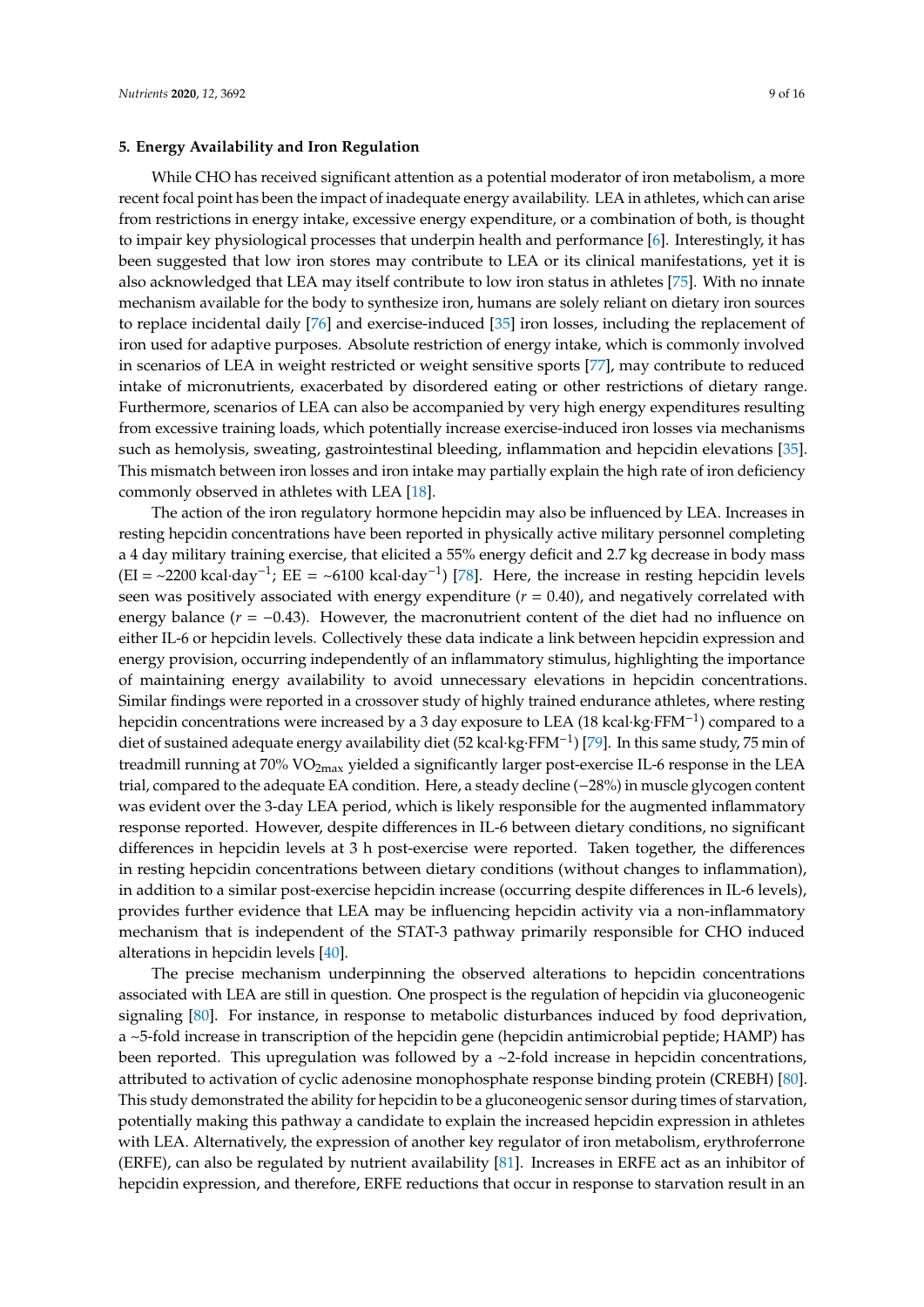increase in hepcidin concentrations [\[81\]](#page-14-17). Irrespective of the current lack of knowledge surrounding the precise mechanistic pathway relevant here, the increase in hepcidin levels that are evident in scenarios of LEA has led to the proposition that hepcidin could be a useful biomarker for early identification of LEA in athletes [\[82\]](#page-14-18). Although this is an intriguing prospect, it is noted that the majority of evidence supporting this association has been largely drawn from animal studies, or models of starvation. Therefore, it remains to be determined whether LEA in athletes creates metabolic perturbations of sufficient magnitude to alter these signaling pathways. Accordingly, future research should identify the exact mechanism(s) responsible for alterations in hepcidin expression caused by LEA before it can be considered as a useful biomarker in the early identification of this issue in athletes.

Interestingly, it is also possible that hepcidin concentrations may be indirectly affected by LEA as a secondary response to other hormonal perturbations. A study of exercising military personnel had participants placed into a 55% energy deficit for 28 days, while receiving either a weekly 200 mg testosterone injection, or an isovolumetric placebo [\[83\]](#page-14-19). Participants receiving placebo injections reported no changes to serum ferritin or hepcidin levels over the 28-day energy deficit period, however, a decline in hemoglobin concentrations and erythropoiesis was noted. In comparison, participants that were supplemented with testosterone reported a 41% decline in hepcidin levels, which increased iron availability to support a 34% increase in erythropoietin concentrations, allowing erythropoiesis and hemoglobin concentrations to be sustained during the energy deficit. These outcomes indicate that testosterone has suppressive effects on hepcidin expression, which is particularly important in scenarios of LEA where hepcidin may otherwise be elevated. Moreover, the key female sex hormone, estrogen, can have a similar suppressive effect on hepcidin concentrations [\[84](#page-15-0)[,85\]](#page-15-1). Such findings become interesting in the context of athletes, where low sex hormone concentrations are a common outcome of sustained LEA and part of the clinical sequalae of RED-S [\[7,](#page-11-6)[86\]](#page-15-2). Therefore, an increase in hepcidin expression may indirectly occur in response to declining estrogen or testosterone concentrations, which may subsequently implicate poor iron stores as a secondary outcome of LEA.

While we have primarily reviewed mechanisms by which LEA can augment hepcidin levels, potentially leading to a state of iron deficiency, there is also evidence of a bi-directional relationship in which low iron stores contribute to an energy deficit (Figure [1\)](#page-10-0). For instance, the oxidative production of adenosine triphosphate (ATP) through the electron transport chain requires non-heme iron sulphur enzymes and heme-containing cytochromes [\[22\]](#page-12-3). In cases where iron stores are compromised, an athlete may become metabolically inefficient, characterized by a shift from ATP production via oxidative phosphorylation towards anaerobic metabolism. This effect increases the energy expenditure for a given exercise task, potentially reducing energy availability [\[6\]](#page-11-5). Additionally, low iron stores may exacerbate some of the other negative health outcomes associated with LEA (Figure [1\)](#page-10-0) [\[75\]](#page-14-11). For example, associations between iron status and bone mineral density have been reported in non-athletic populations [\[87\]](#page-15-3), leading to the assertion that chronic iron deficiency can induce bone resorption [\[88\]](#page-15-4). Impairments in bone turnover markers have been demonstrated in studies where LEA has been induced [\[89,](#page-15-5)[90\]](#page-15-6), which over time, may lead to poor bone health. In athletes with both depleted iron stores and LEA, the negative impact on markers of bone turnover may be amplified, potentially accelerating the progression towards undesirable and irreversible conditions such as osteopenia. Another key system possibly influenced by LEA is the immune system [\[6\]](#page-11-5), with evidence of an increased incidence of illness reported in athletes with LEA [\[91\]](#page-15-7). However, it has also been proposed that LEA has minimal impact on immunity, and studies demonstrating this association may instead be mediated by poor mental health (e.g., anxiety or perceived stress) [\[92\]](#page-15-8), another proposed consequence (and cause) of LEA in athletes [\[6\]](#page-11-5). Nevertheless, iron plays an important role in mounting an effective immune response to invading pathogens, and iron deficiency may contribute to decreased immune resistance and increased susceptibility to infection [\[93\]](#page-15-9). It may be that when LEA and depleted iron stores occur simultaneously in athletes, that immune resistance is further compromised, potentially via the indirect effect of LEA on psychological health, which is known to impact immune resistance [\[94\]](#page-15-10). Finally, iron deficiency can reduce thyroid functioning [\[95\]](#page-15-11), and decrease the release of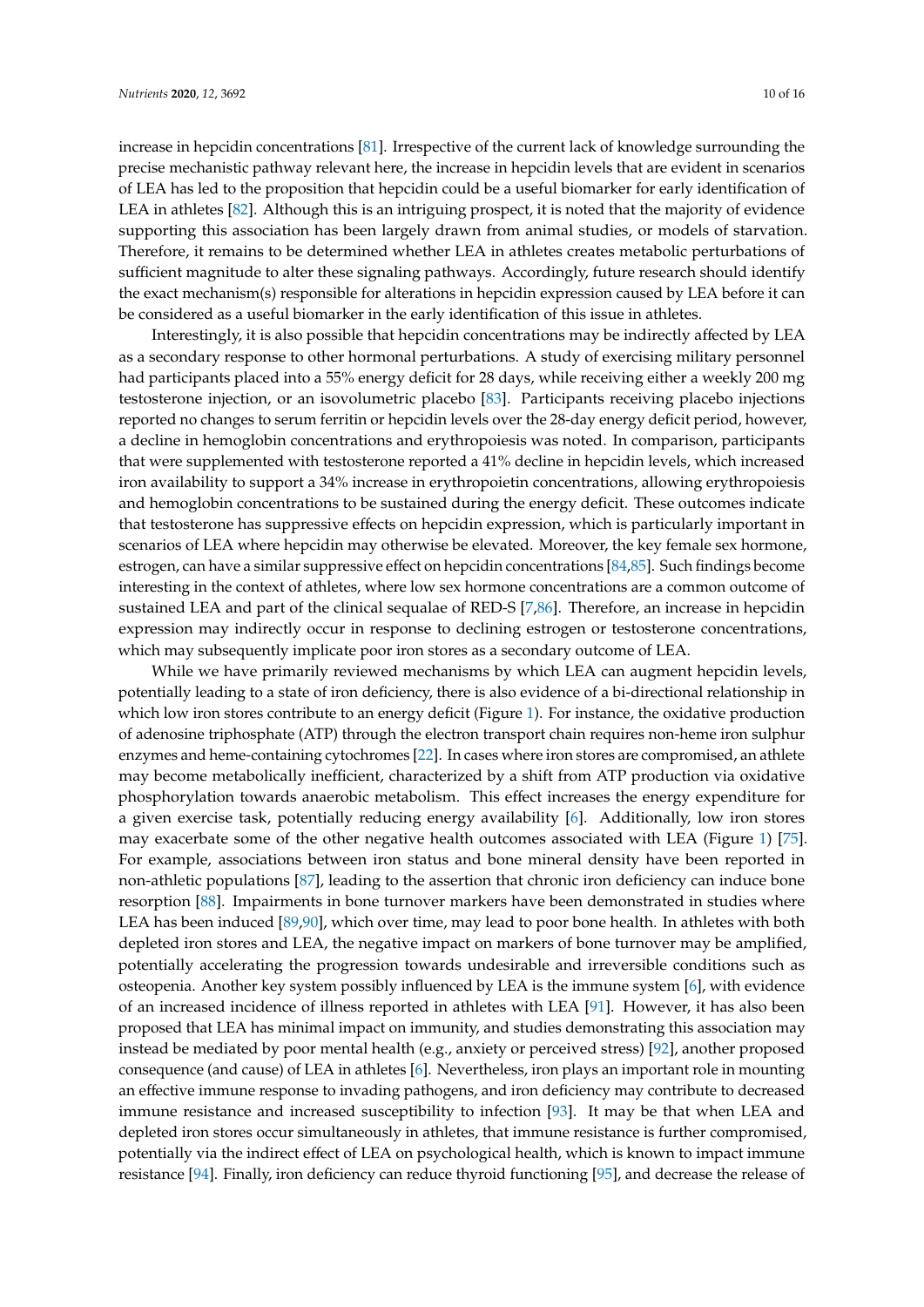growth hormone and insulin-like growth factor [\[96\]](#page-15-12). These alterations (which also occur in scenarios of LEA to preserve energy [\[6\]](#page-11-5)) can have wide-reaching effects, including interfering with growth, reproduction, bone health, and metabolism [\[75](#page-14-11)[,97\]](#page-15-13). Accordingly, it may be that the identification of an iron deficiency can serve as an early indicator of LEA, and therefore, dieticians working with athletes wishing to correct an iron deficiency might also consider screening for LEA and clinical signs of RED-S. Furthermore, correcting an iron deficiency may be an important first step in minimizing some of the other negative health consequences that can result from LEA. *Nutrients* **1** 

<span id="page-10-0"></span>

Figure 1. Schematic representation of the interactions between low energy availability (LEA) and iron status in athletes. Solid lines identify pathways where LEA is thought to affect iron status, often mediated by hepcidin expression. Broken lines indicate how iron deficiency can exacerbate other health consequences associated with LEA in relation to the Relative Energy Deficiency in Sport syndrome (RED-S) [6]. syndrome (RED-S) [\[6\]](#page-11-5).

# **6. Conclusions 6. Conclusions**

It appears that nutrient availability can impact the iron regulatory response to exercise. With to CHO availability, acute manipulation of muscle glycogen content, which causes the athlete to regard to CHO availability, acute manipulation of muscle glycogen content, which causes the athlete "train low", appears to increase hepcidin levels during the recovery from exercise. Therefore, athletes who wish to integrate this specialized training strategy into a periodized training/nutrition program should focus the nutrient manipulation on training sessions that are low in intensity and short in program should focus the nutrient manipulation on training sessions that are low in intensity and duration to minimize any potential influence on hepcidin concentrations and iron regulation. To date, short in duration to minimize any potential influence on hepcidin concentrations and iron regulation. chronic investigations of CHO restriction (i.e., ketogenic LCHF diets) have not shown clear evidence of negative effects on either iron status or iron regulation. However, dietary iron content is typically lower negative effects on either iron status or iron regulation. However, dietary iron content is typically lower in LCHF menus as compared to that of CHO-rich diets, which should be considered when athletes are adopting these approaches long term. As for the impact of energy availability, investigations in animal adopting these approaches long term. As for the impact of energy availability, investigations in animal models and of military personnel indicate a link between LEA and iron metabolism; however, studies to date in athletes are limited. Accordingly, future research should be directed towards understanding to date in athletes are limited. Accordingly, future research should be directed towards understanding metabolism; however, studies to date in attendingly, future research should be unceded to that should be in a the effects of energy deficit (both acute and chronic) on hematological functions, and well as their interaction with other health systems. It appears that nutrient availability can impact the iron regulatory response to exercise. With regard

Author Contributions: Study design and concept A.K.A.M., D.B.P., L.M.B., P.P.; original draft preparation, A.K.A.M., D.B.P., L.M.B., P.P.; review and editing A.K.A.M., D.B.P., L.M.B., P.P. All authors have read and A.K.A.M., D.B.P., L.M.B., P.P.; review and editing A.K.A.M., D.B.P., L.M.B., P.P. All authors have read and agreed to the published version of the manuscript.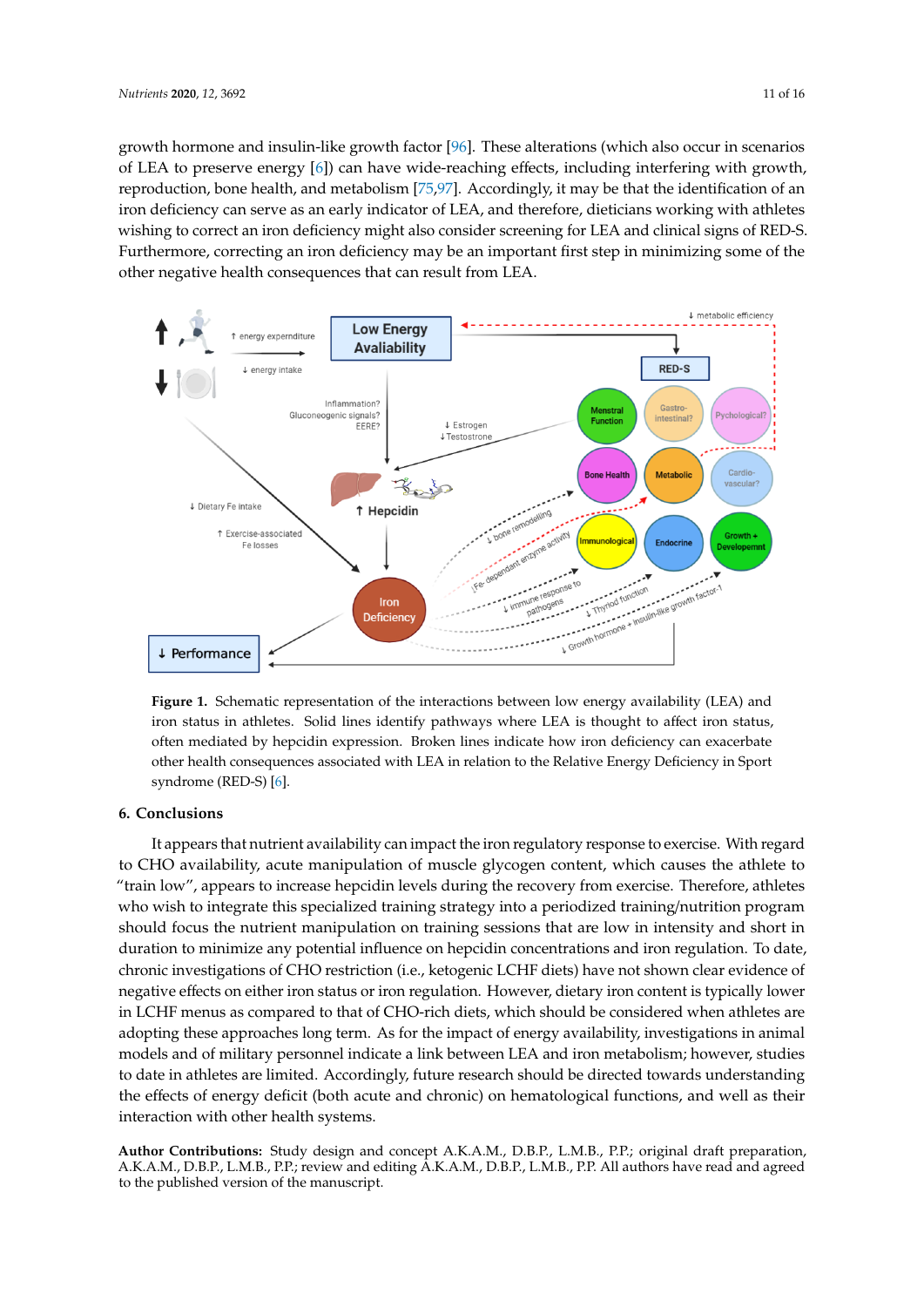**Funding:** This research received no external funding.

**Conflicts of Interest:** All authors declare no conflict of interest.

### **References**

- <span id="page-11-0"></span>1. Loucks, A.B. Energy balance and body composition in sports and exercise. *J. Sports Sci.* **2004**, *22*, 1–14. [\[CrossRef\]](http://dx.doi.org/10.1080/0264041031000140518)
- <span id="page-11-1"></span>2. Loucks, A.B.; Kiens, B.; Wright, H.H. Energy availability in athletes. *J. Sports Sci.* **2011**, *29* (Suppl. S1), S7–S15. [\[CrossRef\]](http://dx.doi.org/10.1080/02640414.2011.588958)
- <span id="page-11-2"></span>3. Logue, D.; Madigan, S.M.; Delahunt, E.; Heinen, M.; Mc Donnell, S.J.; Corish, C.A. Low energy availability in athletes: A review of prevalence, dietary patterns, physiological health, and sports performance. *Sports Med.* **2018**, *48*, 73–96. [\[CrossRef\]](http://dx.doi.org/10.1007/s40279-017-0790-3)
- <span id="page-11-3"></span>4. Nattiv, A.; Loucks, A.B.; Manore, M.M.; Sanborn, C.F.; Sundgot-Borgen, J.; Warren, M.P. American College of Sports Medicine position stand. The female athlete triad. *Med. Sci. Sports Exerc.* **2007**, *39*, 1867–1882.
- <span id="page-11-4"></span>5. Mountjoy, M.; Sundgot-Borgen, J.; Burke, L.; Carter, S.; Constantini, N.; Lebrun, C.; Meyer, N.; Sherman, R.; Steffen, K.; Budgett, R.; et al. The IOC consensus statement: Beyond the Female Athlete Triad-Relative Energy Deficiency in Sport (RED- S). *Br. J. Sports Med.* **2014**, *48*, 491–497. [\[CrossRef\]](http://dx.doi.org/10.1136/bjsports-2014-093502) [\[PubMed\]](http://www.ncbi.nlm.nih.gov/pubmed/24620037)
- <span id="page-11-5"></span>6. Mountjoy, M.; Sundgot-Borgen, J.; Burke, L.; Ackerman, K.E.; Blauwet, C.; Constantini, N.; Lebrun, C.; Lundy, B.; Melin, A.; Meyer, N.; et al. International Olympic Committee (IOC) consensus statement on Relative Energy Deficiency in Sport (RED-S): 2018 update. *Int. J. Sport Nutr. Exerc. Metab.* **2018**, *28*, 316–331. [\[CrossRef\]](http://dx.doi.org/10.1123/ijsnem.2018-0136) [\[PubMed\]](http://www.ncbi.nlm.nih.gov/pubmed/29771168)
- <span id="page-11-6"></span>7. Tenforde, A.S.; Barrack, M.T.; Nattiv, A.; Fredericson, M. Parallels with the female athlete triad in male athletes. *Sports Med.* **2016**, *46*, 171–182. [\[CrossRef\]](http://dx.doi.org/10.1007/s40279-015-0411-y) [\[PubMed\]](http://www.ncbi.nlm.nih.gov/pubmed/26497148)
- <span id="page-11-7"></span>8. Burke, L.M.; Hawley, J.A.; Jeukendrup, A.; Morton, J.P.; Stellingwerff, T.; Maughan, R.J. Toward a common understanding of diet-exercise strategies to manipulate fuel availability for training and competition preparation in endurance sport. *Int. J. Sport Nutr. Exerc. Metab.* **2018**, *28*, 451–463. [\[CrossRef\]](http://dx.doi.org/10.1123/ijsnem.2018-0289)
- <span id="page-11-8"></span>9. Burke, L.M.; Hawley, J.A.; Wong, S.H.; Jeukendrup, A.E. Carbohydrates for training and competition. *J. Sports Sci.* **2011**, *29*, S17–S27. [\[CrossRef\]](http://dx.doi.org/10.1080/02640414.2011.585473)
- <span id="page-11-9"></span>10. Stellingwerff, T.; Cox, G.R. Systematic review: Carbohydrate supplementation on exercise performance or capacity of varying durations. *Appl. Physiol. Nutr. Metab.* **2014**, *39*, 998–1011. [\[CrossRef\]](http://dx.doi.org/10.1139/apnm-2014-0027)
- <span id="page-11-10"></span>11. Bartlett, J.D.; Hawley, J.A.; Morton, J.P. Carbohydrate availability and exercise training adaptation: Too much of a good thing? *Eur. J. Sport Sci.* **2015**, *15*, 3–12. [\[CrossRef\]](http://dx.doi.org/10.1080/17461391.2014.920926) [\[PubMed\]](http://www.ncbi.nlm.nih.gov/pubmed/24942068)
- <span id="page-11-11"></span>12. Impey, S.G.; Hearris, M.A.; Hammond, K.M.; Bartlett, J.D.; Louis, J.; Close, G.L.; Morton, J.P. Fuel for the work required: A theoretical framework for carbohydrate periodization and the glycogen threshold hypothesis. *Sports Med.* **2018**, *48*, 1031–1048. [\[CrossRef\]](http://dx.doi.org/10.1007/s40279-018-0867-7) [\[PubMed\]](http://www.ncbi.nlm.nih.gov/pubmed/29453741)
- <span id="page-11-12"></span>13. Burke, L.M.; Ross, M.L.; Garvican-Lewis, L.A.; Welvaert, M.; Heikura, I.A.; Forbes, S.G.; Mirtschin, J.G.; Cato, L.E.; Strobel, N.; Sharma, A.P.; et al. Low carbohydrate, high fat diet impairs exercise economy and negates the performance benefit from intensified training in elite race walkers. *J. Physiol.* **2017**, *595*, 2785–2807. [\[CrossRef\]](http://dx.doi.org/10.1113/JP273230) [\[PubMed\]](http://www.ncbi.nlm.nih.gov/pubmed/28012184)
- <span id="page-11-17"></span>14. Burke, L.M.; Sharma, A.P.; Heikura, I.A.; Forbes, S.F.; Holloway, M.; McKay, A.K.A.; Bone, J.L.; Leckey, J.J.; Welvaert, M.; Ross, M.L. Crisis of confidence averted: Impairment of exercise economy and performance in elite race walkers by ketogenic low carbohydrate, high fat (LCHF) diet is reproducible. *PLoS ONE* **2020**, *15*, e0234027.
- <span id="page-11-13"></span>15. Burke, L.M.; Whitfield, J.; Heikura, I.A.; Ross, M.L.R.; Tee, N.; Forbes, S.F.; Hall, R.; McKay, A.K.A.; Wallett, A.M.; Sharma, A.P. Adaptation to a low carbohydrate high fat diet is rapid but impairs endurance exercise metabolism and performance despite enhanced glycogen availability. *J. Physiol.* **2020**. [\[CrossRef\]](http://dx.doi.org/10.1113/JP280221)
- <span id="page-11-14"></span>16. Hawley, J.A.; Leckey, J.J. Carbohydrate dependence during prolonged, intense endurance exercise. *Sports Med.* **2015**, *45* (Suppl. S1), S5–S12. [\[CrossRef\]](http://dx.doi.org/10.1007/s40279-015-0400-1)
- <span id="page-11-15"></span>17. Burke, L.M. Ketogenic low CHO, high fat diet: The future of elite endurance sport? *J. Physiol.* **2020**. [\[CrossRef\]](http://dx.doi.org/10.1113/JP278928)
- <span id="page-11-16"></span>18. Ackerman, K.E.; Holtzman, B.; Cooper, K.M.; Flynn, E.F.; Bruinvels, G.; Tenforde, A.S.; Popp, K.L.; Simpkin, A.J.; Parziale, A.L. Low energy availability surrogates correlate with health and performance consequences of Relative Energy Deficiency in Sport. *Br. J. Sports Med.* **2019**, *53*, 628–633. [\[CrossRef\]](http://dx.doi.org/10.1136/bjsports-2017-098958)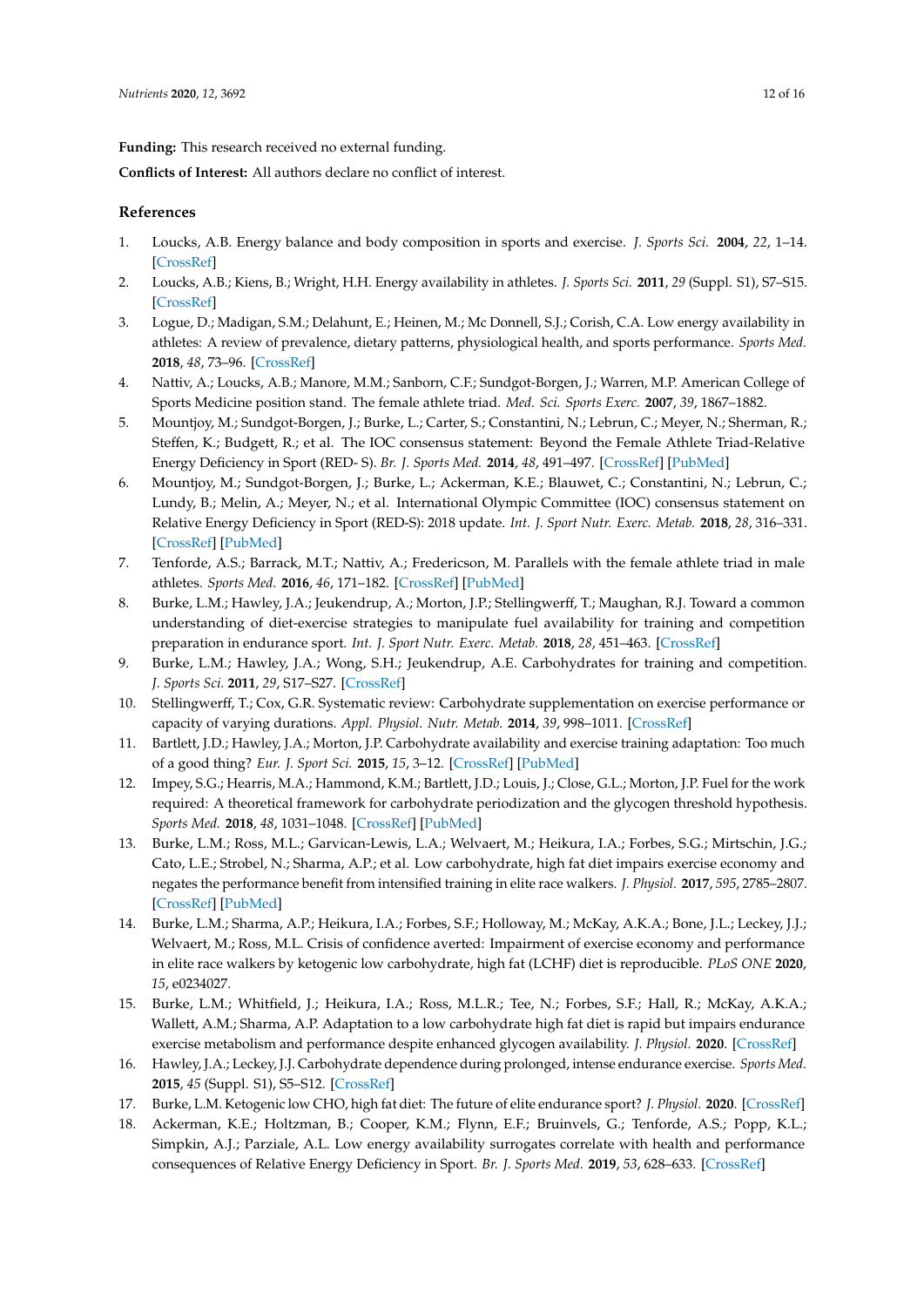- <span id="page-12-0"></span>19. Hennigar, S.R.; McClung, J.P.; Pasiakos, S.M. Nutritional interventions and the IL-6 response to exercise. *FASEB J.* **2017**, *31*, 3719–3728. [\[CrossRef\]](http://dx.doi.org/10.1096/fj.201700080R)
- <span id="page-12-1"></span>20. Sim, M.; Garvican-Lewis, L.A.; Cox, G.R.; Govus, A.; McKay, A.K.A.; Stellingwerff, T.; Peeling, P. Iron considerations for the athlete: A narrative review. *Eur. J. Appl. Physiol.* **2019**, *119*, 1463–1478. [\[CrossRef\]](http://dx.doi.org/10.1007/s00421-019-04157-y)
- <span id="page-12-2"></span>21. Beard, J.L. Iron biology in immune function, muscle metabolism and neuronal functioning. *J. Nutr.* **2001**, *131* (Suppl. S2), 568S–580S. [\[CrossRef\]](http://dx.doi.org/10.1093/jn/131.2.568S)
- <span id="page-12-3"></span>22. Beard, J.; Tobin, B. Iron status and exercise. *Am. J. Clin. Nutr.* **2000**, *72*, 594S–597S. [\[CrossRef\]](http://dx.doi.org/10.1093/ajcn/72.2.594S)
- <span id="page-12-4"></span>23. Joyner, M.J.; Coyle, E.F. Endurance exercise performance: The physiology of champions. *J. Physiol.* **2008**, *586*, 35–44. [\[CrossRef\]](http://dx.doi.org/10.1113/jphysiol.2007.143834)
- <span id="page-12-5"></span>24. Myhre, K.E.; Webber, B.J.; Cropper, T.L.; Tchandja, J.N.; Ahrendt, D.M.; Dillon, C.A.; Haas, R.W.; Guy, S.L.; Pawlak, M.T.; Federinko, S.P. Prevalence and impact of anemia on basic trainees in the US air force. *Sports Med. Open* **2016**, *2*, 23. [\[CrossRef\]](http://dx.doi.org/10.1186/s40798-016-0047-y) [\[PubMed\]](http://www.ncbi.nlm.nih.gov/pubmed/27239430)
- <span id="page-12-6"></span>25. Friedmann, B.; Weller, E.; Mairbaurl, H.; Bartsch, P. Effects of iron repletion on blood volume and performance capacity in young athletes. *Med. Sci. Sports Exerc.* **2001**, *33*, 741–746. [\[CrossRef\]](http://dx.doi.org/10.1097/00005768-200105000-00010) [\[PubMed\]](http://www.ncbi.nlm.nih.gov/pubmed/11323542)
- <span id="page-12-7"></span>26. Hinton, P.S.; Giordano, C.; Brownlie, T.; Haas, J.D. Iron supplementation improves endurance after training in iron-depleted, nonanemic women. *J. Appl. Physiol.* **2000**, *88*, 1103–1111. [\[CrossRef\]](http://dx.doi.org/10.1152/jappl.2000.88.3.1103) [\[PubMed\]](http://www.ncbi.nlm.nih.gov/pubmed/10710409)
- <span id="page-12-8"></span>27. Hinton, P.S.; Sinclair, L.M. Iron supplementation maintains ventilatory threshold and improves energetic efficiency in iron-deficient nonanemic athletes. *Eur. J. Clin. Nutr.* **2007**, *61*, 30–39. [\[CrossRef\]](http://dx.doi.org/10.1038/sj.ejcn.1602479)
- <span id="page-12-9"></span>28. DellaValle, D.M.; Haas, J.D. Iron supplementation improves energetic efficiency in iron-depleted female rowers. *Med. Sci. Sports Exerc.* **2014**, *46*, 1204–1215. [\[CrossRef\]](http://dx.doi.org/10.1249/MSS.0000000000000208)
- <span id="page-12-10"></span>29. Peeling, P.; Blee, T.; Goodman, C.; Dawson, B.; Claydon, G.; Beilby, J.; Prins, A. Effect of iron injections on aerobic-exercise performance of iron-depleted female athletes. *Int. J. Sport Nutr. Exerc. Metab.* **2007**, *17*, 221–231. [\[CrossRef\]](http://dx.doi.org/10.1123/ijsnem.17.3.221)
- 30. Clénin, G.; Cordes, M.; Huber, A.; Schumacher, Y.O.; Noack, P.; Scales, J.; Kriemler, S. Iron deficiency in sports-definition, influence on performance and therapy. *Swiss Med. Wkly.* **2015**, *145*, w14196. [\[CrossRef\]](http://dx.doi.org/10.4414/smw.2015.14196)
- <span id="page-12-11"></span>31. Burden, R.J.; Pollock, N.; Whyte, G.P.; Richards, T.; Moore, B.; Busbridge, M.; Srai, S.K.; Otto, J.; Pedlar, C.R. Effect of intravenous iron on aerobic capacity and iron metabolism in elite athletes. *Med. Sci. Sports Exerc.* **2015**, *47*, 1399–1407. [\[CrossRef\]](http://dx.doi.org/10.1249/MSS.0000000000000568) [\[PubMed\]](http://www.ncbi.nlm.nih.gov/pubmed/25386711)
- <span id="page-12-12"></span>32. Rowland, T. Iron deficiency in athletes: An update. *Am. J. Lifestyle Med.* **2012**, *6*, 319–327. [\[CrossRef\]](http://dx.doi.org/10.1177/1559827611431541)
- <span id="page-12-13"></span>33. Shoemaker, M.E.; Gillen, Z.M.; McKay, B.D.; Koehler, K.; Cramer, J.T. High prevalence of poor iron status among 8-to 16-year-old youth athletes: Interactions among biomarkers of iron, dietary intakes, and biological maturity. *J. Am. Coll. Nutr.* **2020**, *39*, 155–162. [\[CrossRef\]](http://dx.doi.org/10.1080/07315724.2019.1621229) [\[PubMed\]](http://www.ncbi.nlm.nih.gov/pubmed/31339828)
- <span id="page-12-14"></span>34. McClung, J.P. Iron status and the female athlete. *J. Trace Elem. Med. Biol.* **2012**, *26*, 124–126. [\[CrossRef\]](http://dx.doi.org/10.1016/j.jtemb.2012.03.006)
- <span id="page-12-15"></span>35. Peeling, P.; Dawson, B.; Goodman, C.; Landers, G.; Trinder, D. Athletic induced iron deficiency: New insights into the role of inflammation, cytokines and hormones. *Eur. J. Appl. Physiol.* **2008**, *103*, 381–391. [\[CrossRef\]](http://dx.doi.org/10.1007/s00421-008-0726-6) [\[PubMed\]](http://www.ncbi.nlm.nih.gov/pubmed/18365240)
- <span id="page-12-16"></span>36. Ganz, T. Hepcidin, a key regulator of iron metabolism and mediator of anemia of inflammation. *Blood* **2003**, *102*, 783–788. [\[CrossRef\]](http://dx.doi.org/10.1182/blood-2003-03-0672) [\[PubMed\]](http://www.ncbi.nlm.nih.gov/pubmed/12663437)
- <span id="page-12-17"></span>37. Nemeth, E.; Tuttle, M.S.; Powelson, J.; Vaughn, M.B.; Donovan, A.; Ward, D.M.; Ganz, T.; Kaplan, J. Hepcidin regulates cellular iron efflux by binding to ferroportin and inducing its internalization. *Science* **2004**, *306*, 2090–2093. [\[CrossRef\]](http://dx.doi.org/10.1126/science.1104742)
- <span id="page-12-19"></span><span id="page-12-18"></span>38. Ganz, T. Hepcidin and iron regulation, 10 years later. *Blood* **2011**, *117*, 4425–4433. [\[CrossRef\]](http://dx.doi.org/10.1182/blood-2011-01-258467)
- 39. Hintze, K.J.; McClung, J.P. Hepcidin: A critical regulator of iron metabolism during hypoxia. *Adv. Hematol.* **2011**, *2011*, 510304. [\[CrossRef\]](http://dx.doi.org/10.1155/2011/510304)
- <span id="page-12-20"></span>40. Wrighting, D.M.; Andrews, N.C. Interleukin-6 induces hepcidin expression through STAT3. *Blood* **2006**, *108*, 3204–3209. [\[CrossRef\]](http://dx.doi.org/10.1182/blood-2006-06-027631)
- <span id="page-12-21"></span>41. Nemeth, E.; Rivera, S.; Gabayan, V.; Keller, C.; Taudorf, S.; Pedersen, B.K.; Ganz, T. IL-6 mediates hypoferremia of inflammation by inducing the synthesis of the iron regulatory hormone hepcidin. *J. Clin. Investig.* **2004**, *113*, 1271–1276. [\[CrossRef\]](http://dx.doi.org/10.1172/JCI200420945) [\[PubMed\]](http://www.ncbi.nlm.nih.gov/pubmed/15124018)
- <span id="page-12-22"></span>42. Kemna, E.; Pickkers, P.; Nemeth, E.; van der Hoeven, H.; Swinkels, D. Time-course analysis of hepcidin, serum iron, and plasma cytokine levels in humans injected with LPS. *Blood* **2005**, *106*, 1864–1866. [\[CrossRef\]](http://dx.doi.org/10.1182/blood-2005-03-1159) [\[PubMed\]](http://www.ncbi.nlm.nih.gov/pubmed/15886319)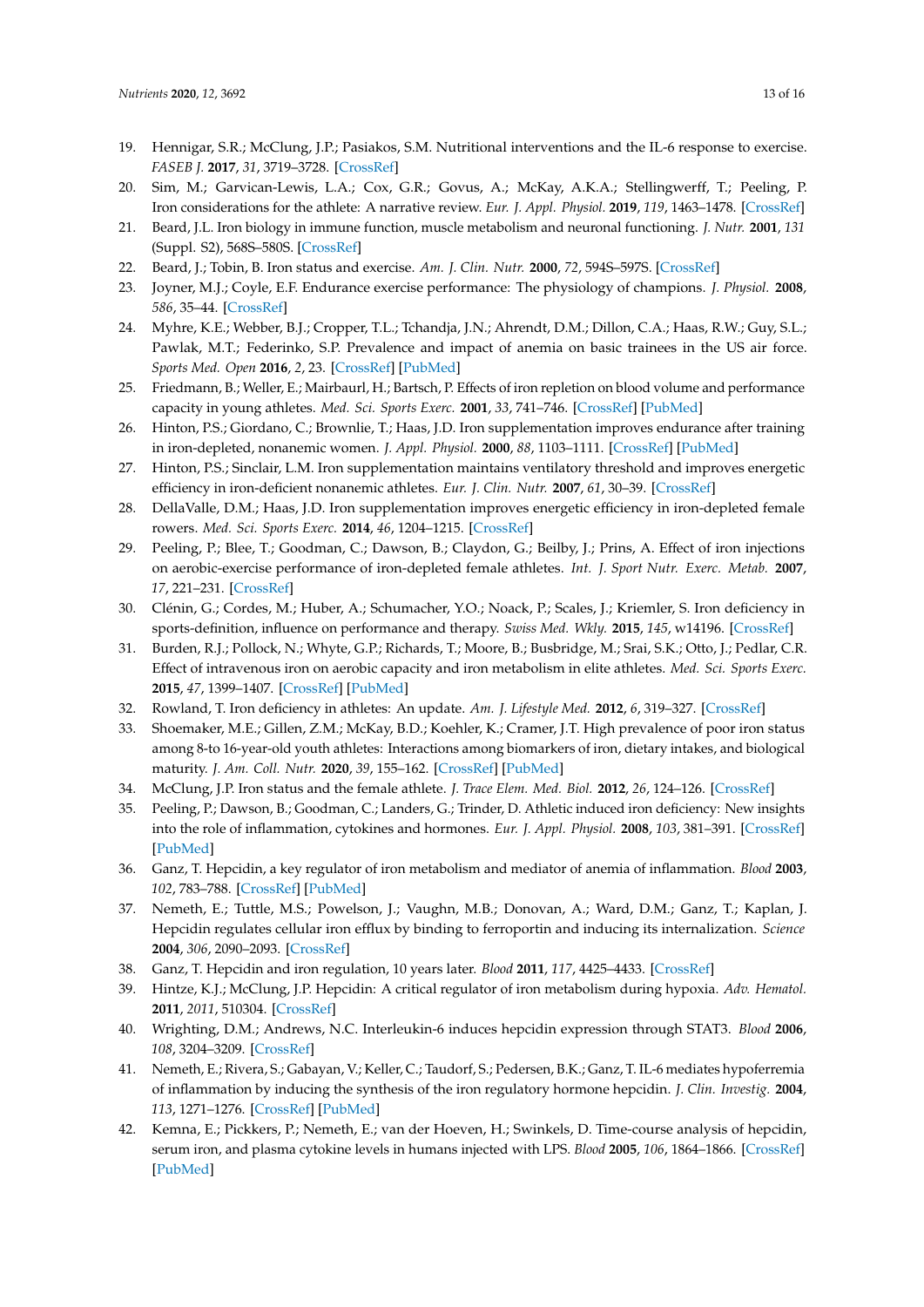- <span id="page-13-0"></span>43. Fischer, C.P. Interleukin-6 in acute exercise and training: What is the biological relevance? *Exerc. Immunol. Rev.* **2006**, *12*, 6–33. [\[PubMed\]](http://www.ncbi.nlm.nih.gov/pubmed/17201070)
- <span id="page-13-1"></span>44. Pedersen, B.K.; Steensberg, A.; Schjerling, P. Exercise and interleukin-6. *Curr. Opin. Hematol.* **2001**, *8*, 137–141. [\[CrossRef\]](http://dx.doi.org/10.1097/00062752-200105000-00002) [\[PubMed\]](http://www.ncbi.nlm.nih.gov/pubmed/11303145)
- <span id="page-13-2"></span>45. Newlin, M.K.; Williams, S.; McNamara, T.; Tjalsma, H.; Swinkels, D.W.; Haymes, E.M. The effects of acute exercise bouts on hepcidin in women. *Int. J. Sport Nutr. Exerc. Metab.* **2012**, *22*, 79–88. [\[CrossRef\]](http://dx.doi.org/10.1123/ijsnem.22.2.79)
- <span id="page-13-3"></span>46. Peeling, P.; Dawson, B.; Goodman, C.; Landers, G.; Wiegerinck, E.T.; Swinkels, D.W.; Trinder, D. Effects of exercise on hepcidin response and iron metabolism during recovery. *Int. J. Sport Nutr. Exerc. Metab.* **2009**, *19*, 583–597. [\[CrossRef\]](http://dx.doi.org/10.1123/ijsnem.19.6.583)
- <span id="page-13-4"></span>47. Peeling, P.; McKay, A.K.A.; Pyne, D.B.; Guelfi, K.J.; McCormick, R.H.; Laarakkers, C.M.; Swinkels, D.W.; Garvican-Lewis, L.A.; Ross, M.L.R.; Sharma, A.P.; et al. Factors influencing the post-exercise hepcidin-25 response in elite athletes. *Eur. J. Appl. Physiol.* **2017**, *117*, 1233–1239. [\[CrossRef\]](http://dx.doi.org/10.1007/s00421-017-3611-3)
- <span id="page-13-5"></span>48. Steensberg, A.; Febbraio, M.A.; Osada, T.; Schjerling, P.; van Hall, G.; Saltin, B.; Pedersen, B.K. Interleukin-6 production in contracting human skeletal muscle is influenced by pre-exercise muscle glycogen content. *J. Physiol.* **2001**, *537*, 633–639. [\[CrossRef\]](http://dx.doi.org/10.1111/j.1469-7793.2001.00633.x)
- <span id="page-13-6"></span>49. Li, T.L.; Gleeson, M. The effects of carbohydrate supplementation during the second of two prolonged cycling bouts on immunoendocrine responses. *Eur. J. Appl. Physiol.* **2005**, *95*, 391–399. [\[CrossRef\]](http://dx.doi.org/10.1007/s00421-005-0024-5)
- <span id="page-13-7"></span>50. Badenhorst, C.E.; Dawson, B.; Cox, G.R.; Laarakkers, C.M.; Swinkels, D.W.; Peeling, P. Acute dietary carbohydrate manipulation and the subsequent inflammatory and hepcidin responses to exercise. *Eur. J. Appl. Physiol.* **2015**, *115*, 2521–2530. [\[CrossRef\]](http://dx.doi.org/10.1007/s00421-015-3252-3)
- <span id="page-13-8"></span>51. Thomas, D.T.; Erdman, K.A.; Burke, L.M. Position of the academy of nutrition and dietetics, dietitians of Canada, and the American college of sports medicine: Nutrition and athletic performance. *J. Acad. Nutr. Diet.* **2016**, *116*, 501–528. [\[CrossRef\]](http://dx.doi.org/10.1016/j.jand.2015.12.006) [\[PubMed\]](http://www.ncbi.nlm.nih.gov/pubmed/26920240)
- <span id="page-13-9"></span>52. Burke, L.M.; van Loon, L.J.C.; Hawley, J.A. Postexercise muscle glycogen resynthesis in humans.*J. Appl. Physiol.* **2017**, *122*, 1055–1067. [\[CrossRef\]](http://dx.doi.org/10.1152/japplphysiol.00860.2016) [\[PubMed\]](http://www.ncbi.nlm.nih.gov/pubmed/27789774)
- <span id="page-13-10"></span>53. Badenhorst, C.E.; Dawson, B.; Cox, G.R.; Laarakkers, C.M.; Swinkels, D.W.; Peeling, P. Timing of post-exercise carbohydrate ingestion: Influence on IL-6 and hepcidin responses. *Eur. J. Appl. Physiol.* **2015**, *115*, 2215–2222. [\[CrossRef\]](http://dx.doi.org/10.1007/s00421-015-3202-0) [\[PubMed\]](http://www.ncbi.nlm.nih.gov/pubmed/26084589)
- <span id="page-13-11"></span>54. Pedersen, B.K.; Steensberg, A.; Fischer, C.; Keller, C.; Ostrowski, K.; Schjerling, P. Exercise and cytokines with particular focus on muscle-derived IL-6. *Exerc. Immunol. Rev.* **2001**, *7*, 18–31. [\[PubMed\]](http://www.ncbi.nlm.nih.gov/pubmed/11579746)
- <span id="page-13-12"></span>55. Dahlquist, D.T.; Stellingwerff, T.; Dieter, B.P.; McKenzie, D.C.; Koehle, M.S. Effects of macro- and micronutrients on exercise-induced hepcidin response in highly trained endurance athletes. *Appl. Physiol. Nutr. Metab.* **2017**, *42*, 1036–1043. [\[CrossRef\]](http://dx.doi.org/10.1139/apnm-2017-0207) [\[PubMed\]](http://www.ncbi.nlm.nih.gov/pubmed/28605609)
- <span id="page-13-13"></span>56. Robson-Ansley, P.; Walshe, I.; Ward, D. The effect of carbohydrate ingestion on plasma interleukin-6, hepcidin and iron concentrations following prolonged exercise. *Cytokine* **2011**, *53*, 196–200. [\[CrossRef\]](http://dx.doi.org/10.1016/j.cyto.2010.10.001) [\[PubMed\]](http://www.ncbi.nlm.nih.gov/pubmed/21095135)
- <span id="page-13-14"></span>57. Sim, M.; Dawson, B.; Landers, G.; Wiegerinck, E.T.; Swinkels, D.W.; Townsend, M.A.; Trinder, D.; Peeling, P. The effects of carbohydrate ingestion during endurance running on post-exercise inflammation and hepcidin levels. *Eur. J. Appl. Physiol.* **2012**, *112*, 1889–1898. [\[CrossRef\]](http://dx.doi.org/10.1007/s00421-011-2156-0) [\[PubMed\]](http://www.ncbi.nlm.nih.gov/pubmed/21922263)
- <span id="page-13-15"></span>58. Costill, D.L.; Sherman, W.M.; Fink, W.J.; Maresh, C.; Witten, M.; Miller, J.M. The role of dietary carbohydrates in muscle glycogen resynthesis after strenuous running. *Am. J. Clin. Nutr.* **1981**, *34*, 1831–1836. [\[CrossRef\]](http://dx.doi.org/10.1093/ajcn/34.9.1831)
- <span id="page-13-16"></span>59. Heikura, I.A.; Stellingwerff, T.; Burke, L.M. Self-reported periodization of nutrition in elite female and male runners and race walkers. *Front. Physiol.* **2018**, *9*, 1732. [\[CrossRef\]](http://dx.doi.org/10.3389/fphys.2018.01732)
- <span id="page-13-18"></span><span id="page-13-17"></span>60. Jeukendrup, A.E. Periodized nutrition for athletes. *Sports Med.* **2017**, *47* (Suppl. S1), 51–63. [\[CrossRef\]](http://dx.doi.org/10.1007/s40279-017-0694-2)
- 61. Mckay, A.K.A.; Heikura, I.A.; Burke, L.M.; Peeling, P.; Pyne, D.B.; van Swelm, R.P.L.; Laarakkers, C.M.; Cox, G.R. Influence of periodizing dietary carbohydrate on iron regulation and immune function in elite triathletes. *Int. J. Sport Nutr. Exerc. Metab.* **2020**, *30*, 34–41. [\[CrossRef\]](http://dx.doi.org/10.1123/ijsnem.2019-0131) [\[PubMed\]](http://www.ncbi.nlm.nih.gov/pubmed/31629353)
- <span id="page-13-19"></span>62. Badenhorst, C.E.; Dawson, B.; Cox, G.R.; Sim, M.; Laarakkers, C.M.; Swinkels, D.W.; Peeling, P. Seven days of high carbohydrate ingestion does not attenuate post-exercise IL-6 and hepcidin levels. *Eur. J. Appl. Physiol.* **2016**, *116*, 1715–1724. [\[CrossRef\]](http://dx.doi.org/10.1007/s00421-016-3426-7) [\[PubMed\]](http://www.ncbi.nlm.nih.gov/pubmed/27379793)
- <span id="page-13-20"></span>63. Volek, J.S.; Noakes, T.; Phinney, S.D. Rethinking fat as a fuel for endurance exercise. *Eur. J. Sport Sci.* **2015**, *15*, 13–20. [\[CrossRef\]](http://dx.doi.org/10.1080/17461391.2014.959564) [\[PubMed\]](http://www.ncbi.nlm.nih.gov/pubmed/25275931)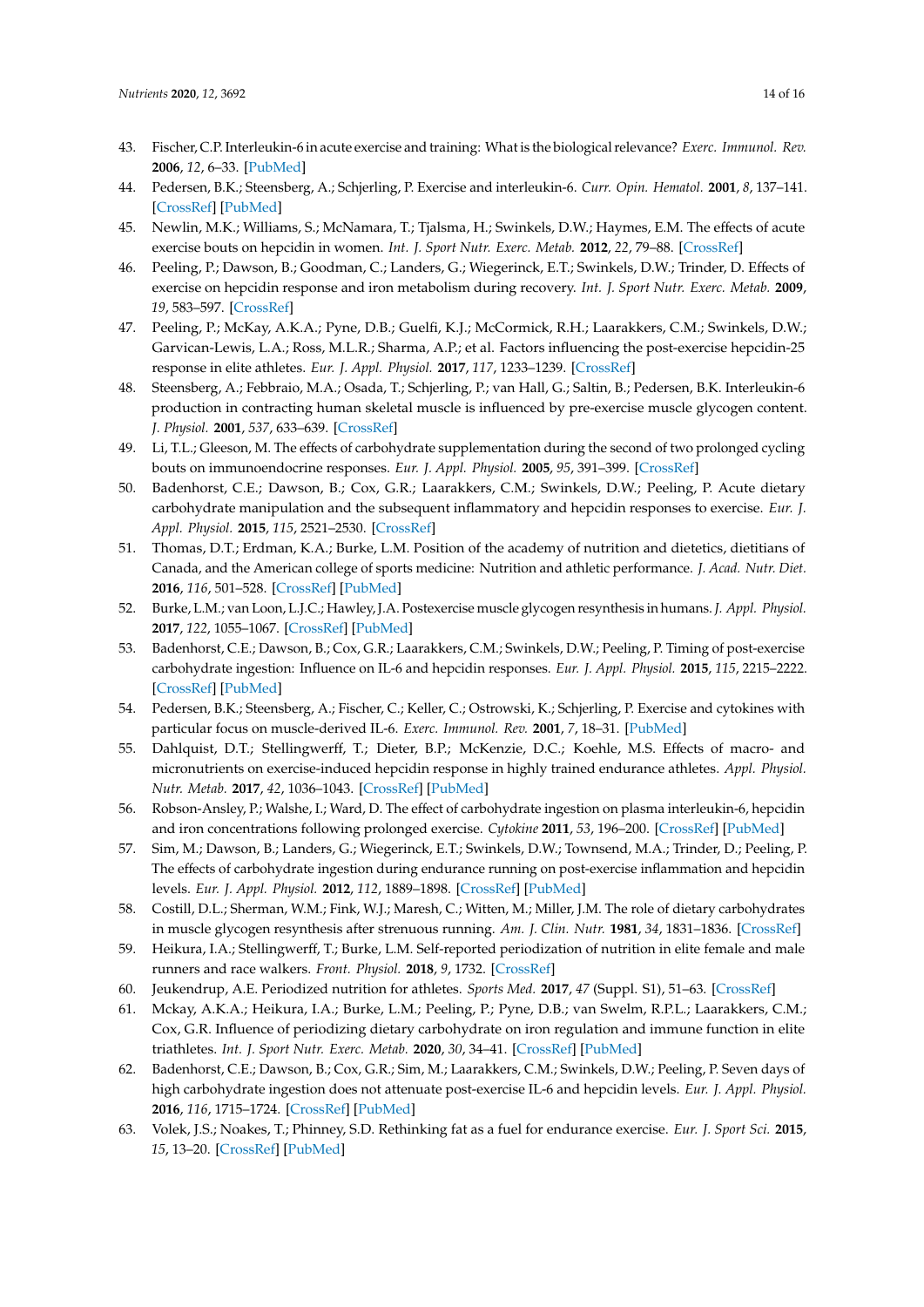- <span id="page-14-0"></span>64. Phinney, S.D.; Bistrian, B.R.; Evans, W.J.; Gervino, E.; Blackburn, G.L. The human metabolic response to chronic ketosis without caloric restriction—Preservation of submaximal exercise capability with reduced carbohydrate oxidation. *Metabolism* **1983**, *32*, 769–776. [\[CrossRef\]](http://dx.doi.org/10.1016/0026-0495(83)90106-3)
- <span id="page-14-1"></span>65. Whitfield, J.; Burke, L.M.; McKay, A.K.A.; Heikura, I.A.; Hall, R.; Fensham, N.; Sharma, A.P. Acute ketogenic diet and ketone ester supplementation impairs race wak performance. *Med. Sci. Sports Exerc.* **2020**. [\[CrossRef\]](http://dx.doi.org/10.1249/MSS.0000000000002517)
- <span id="page-14-2"></span>66. Volek, J.S.; Freidenreich, D.J.; Saenz, C.; Kunces, L.J.; Creighton, B.C.; Bartley, J.M.; Davitt, P.M.; Munoz, C.X.; Anderson, J.M.; Maresh, C.M.; et al. Metabolic characteristics of keto-adapted ultra-endurance runners. *Metabolism* **2016**, *65*, 100–110. [\[CrossRef\]](http://dx.doi.org/10.1016/j.metabol.2015.10.028)
- <span id="page-14-3"></span>67. Webster, C.C.; Noakes, T.D.; Chacko, S.K.; Swart, J.; Kohn, T.A.; Smith, J.A. Gluconeogenesis during endurance exercise in cyclists habituated to a long-term low carbohydrate high-fat diet. *J. Physiol.* **2016**, *594*, 4389–4405. [\[CrossRef\]](http://dx.doi.org/10.1113/JP271934)
- <span id="page-14-4"></span>68. McKay, A.K.A.; Peeling, P.; Pyne, D.B.; Welvaert, M.; Tee, N.; Leckey, J.J.; Sharma, A.P.; Ross, M.L.R.; Garvican-Lewis, L.A.; Swinkels, D.W.; et al. Chronic adherence to a ketogenic diet modifies iron metabolism in elite athletes. *Med. Sci. Sports Exerc.* **2019**, *51*, 548–555. [\[CrossRef\]](http://dx.doi.org/10.1249/MSS.0000000000001816)
- <span id="page-14-5"></span>69. McSwiney, F.T.; Doyle, L. Low-carbohydrate ketogenic diets in male endurance athletes demonstrate different micronutrient contents and changes in corpuscular haemoglobin over 12 weeks. *Sports* **2019**, *7*, 201. [\[CrossRef\]](http://dx.doi.org/10.3390/sports7090201)
- <span id="page-14-6"></span>70. Peeling, P.; Sim, M.; Badenhorst, C.E.; Dawson, B.; Govus, A.D.; Abbiss, C.R.; Swinkels, D.W.; Trinder, D. Iron status and the acute post-exercise hepcidin response in athletes. *PLoS ONE* **2014**, *9*, e93002. [\[CrossRef\]](http://dx.doi.org/10.1371/journal.pone.0093002)
- <span id="page-14-7"></span>71. McKay, A.K.A.; Peeling, P.; Pyne, D.B.; Welvaert, M.; Tee, N.; Leckey, J.J.; Sharma, A.P.; Ross, M.L.R.; Garvican-Lewis, L.A.; van Swelm, R.P.L.; et al. Acute carbohydrate ingestion does not influence the post-exercise iron-regulatory response in elite keto-adapted race walkers. *J. Sci. Med. Sport* **2019**, *22*, 635–640. [\[CrossRef\]](http://dx.doi.org/10.1016/j.jsams.2018.12.015) [\[PubMed\]](http://www.ncbi.nlm.nih.gov/pubmed/30630742)
- <span id="page-14-8"></span>72. McKay, A.K.A.; Peeling, P.; Pyne, D.B.; Tee, N.; Welveart, M.; Heikura, I.A.; Sharma, A.P.; Whitfield, J.; Ross, M.L.; van Swelm, R.P.L.; et al. Sustained exposure to high carbohydrate availability does not influence iron regulatory responses in elite endurance athletes. *Int. J. Sport Nutr. Exerc. Metab.* **2020**, in press.
- <span id="page-14-9"></span>73. Jeukendrup, A.E. Training the gut for athletes. *Sports Med.* **2017**, *47*, 101–110. [\[CrossRef\]](http://dx.doi.org/10.1007/s40279-017-0690-6) [\[PubMed\]](http://www.ncbi.nlm.nih.gov/pubmed/28332114)
- <span id="page-14-10"></span>74. Costa, R.J.S.; Miall, A.; Khoo, A.; Rauch, C.; Snipe, R.; Camões-Costa, V.; Gibson, P. Gut-training: The impact of two weeks repetitive gut-challenge during exercise on gastrointestinal status, glucose availability, fuel kinetics, and running performance. *Appl. Physiol. Nutr. Metab.* **2017**, *42*, 547–557. [\[CrossRef\]](http://dx.doi.org/10.1139/apnm-2016-0453) [\[PubMed\]](http://www.ncbi.nlm.nih.gov/pubmed/28177715)
- <span id="page-14-11"></span>75. Petkus, D.L.; Murray-Kolb, L.E.; de Souza, M.J. The unexplored crossroads of the female athlete triad and iron deficiency: A narrative review. *Sports Med.* **2017**, *47*, 1721–1737. [\[CrossRef\]](http://dx.doi.org/10.1007/s40279-017-0706-2) [\[PubMed\]](http://www.ncbi.nlm.nih.gov/pubmed/28290159)
- <span id="page-14-12"></span>76. Nielsen, P.; Nachtigall, D. Iron supplementation in athletes. Current recommendations. *Sports Med.* **1998**, *26*, 207–216. [\[CrossRef\]](http://dx.doi.org/10.2165/00007256-199826040-00001)
- <span id="page-14-13"></span>77. Wells, K.R.; Jeacocke, N.A.; Appaneal, R.; Smith, H.D.; Vlahovich, N.; Burke, L.M.; Hughes, D. The Australian Institute of Sport (AIS) and National Eating Disorders Collaboration (NEDC) position statement on disordered eating in high performance sport. *Br. J. Sports Med.* **2020**, *54*, 1247–1258. [\[CrossRef\]](http://dx.doi.org/10.1136/bjsports-2019-101813)
- <span id="page-14-14"></span>78. Pasiakos, S.M.; Margolis, L.M.; Murphy, N.E.; McClung, H.L.; Martini, S.; Gundersen, Y.; Castellani, J.W.; Karl, J.P.; Teien, H.K.; Madslien, E.H.; et al. Effects of exercise mode, energy, and macronutrient interventions on inflammation during military training. *Physiol. Rep.* **2016**, *4*, e12820. [\[CrossRef\]](http://dx.doi.org/10.14814/phy2.12820)
- <span id="page-14-15"></span>79. Ishibashi, A.; Kojima, C.; Tanabe, Y.; Iwayama, K.; Hiroyama, T.; Tsuji, T.; Kamei, A.; Goto, K.; Takahashi, H. Effect of low energy availability during three consecutive days of endurance training on iron metabolism in male long distance runners. *Physiol. Rep.* **2020**, *8*, e14494. [\[CrossRef\]](http://dx.doi.org/10.14814/phy2.14494)
- <span id="page-14-16"></span>80. Vecchi, C.; Montosi, G.; Garuti, C.; Corradini, E.; Sabelli, M.; Canali, S.; Pietrangelo, A. Gluconeogenic signals regulate iron homeostasis via hepcidin in mice. *Gastroenterology* **2014**, *146*, 1060–1069. [\[CrossRef\]](http://dx.doi.org/10.1053/j.gastro.2013.12.016)
- <span id="page-14-17"></span>81. Coffey, R.; Ganz, T. Erythroferrone: An erythroid regulator of hepcidin and iron metabolism. *HemaSphere* **2018**, *2*, e35. [\[CrossRef\]](http://dx.doi.org/10.1097/HS9.0000000000000035) [\[PubMed\]](http://www.ncbi.nlm.nih.gov/pubmed/31723763)
- <span id="page-14-18"></span>82. Badenhorst, C.E.; Black, K.E.; O'Brien, W.J. Hepcidin as a prospective individualized biomarker for individuals at risk of low energy availability. *Int. J. Sport Nutr. Exerc. Metab.* **2019**, *29*, 671–681. [\[CrossRef\]](http://dx.doi.org/10.1123/ijsnem.2019-0006) [\[PubMed\]](http://www.ncbi.nlm.nih.gov/pubmed/31034252)
- <span id="page-14-19"></span>83. Hennigar, S.R.; Berryman, C.E.; Harris, M.N.; Karl, J.P.; Lieberman, H.R.; McClung, J.P.; Rood, J.C.; Pasiakos, S.M. Testosterone administration during energy deficit suppresses hepcidin and increases iron availability for erythropoiesis. *J. Clin. Endocrinol. Metab.* **2020**, *105*. [\[CrossRef\]](http://dx.doi.org/10.1210/clinem/dgz316) [\[PubMed\]](http://www.ncbi.nlm.nih.gov/pubmed/31894236)